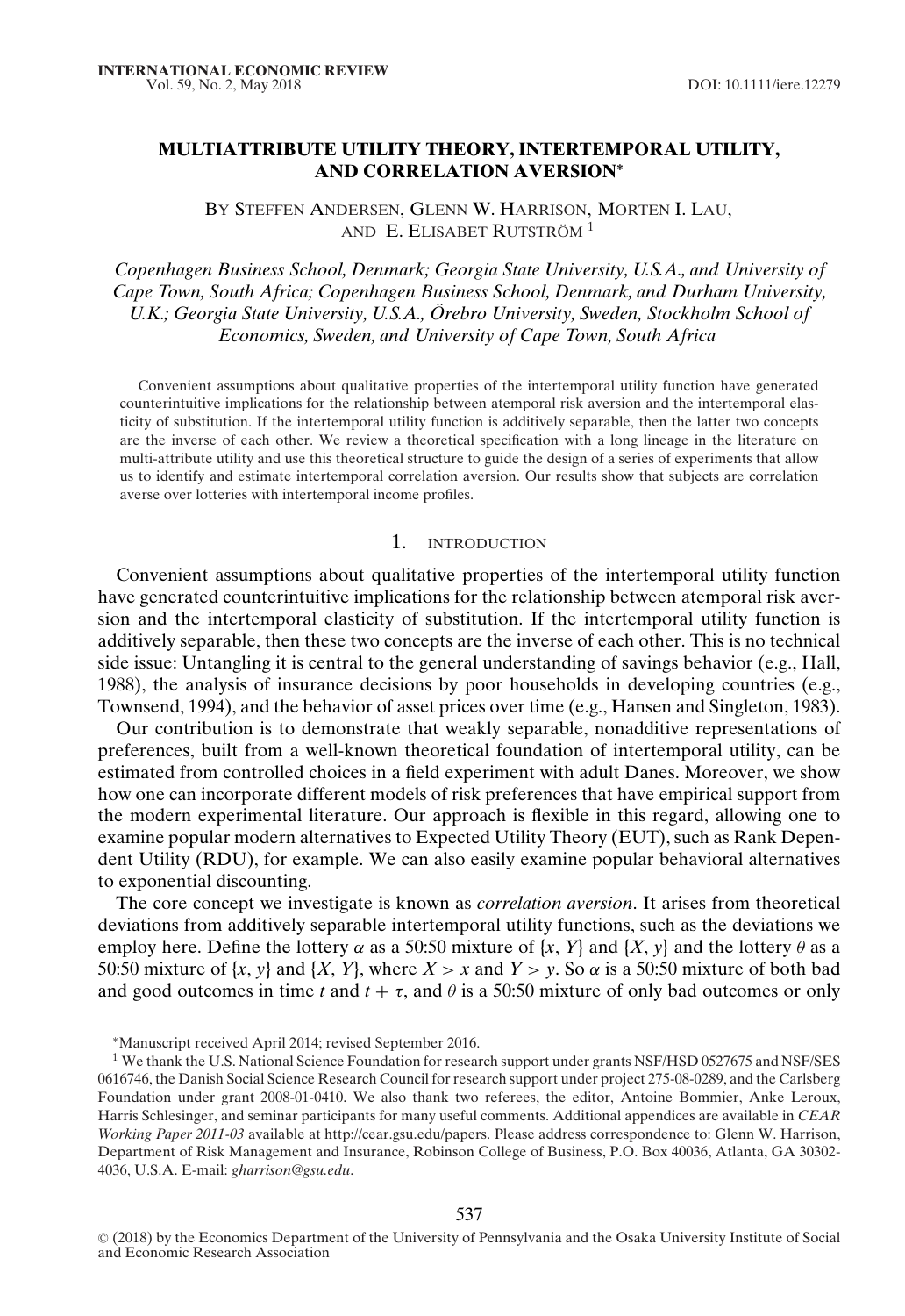good outcomes in the two time periods. These lotteries  $\alpha$  and  $\theta$  are defined over all possible "good" and "bad" outcomes. If the individual is indifferent between  $\alpha$  and  $\theta$ , we say that he is neutral to intertemporally correlated payoffs in the two time periods. If the individual prefers  $\alpha$  to  $\theta$ , we say that he is averse to intertemporally correlated payoffs: It is better to have a given chance of being lucky in one of the two periods than to have the same chance of being very unlucky or very lucky in both periods. The correlation averse individual prefers to have nonextreme payoffs *across* periods, just as the risk averse individual prefers to have nonextreme payoffs *within* periods. One can also view the correlation averse individual as preferring to avoid correlation-increasing transformations of payoffs in different periods.

Keeney (1971, 1972, 1973) develop the essential technical concepts of conditional utility functions and conditional risk aversion for two or more attributes. Richard (1975) formally states the main results in terms of multivariate risk aversion, to be contrasted with univariate risk aversion. Epstein and Tanny (1980) sharply define the specific concept of correlation aversion.<sup>2</sup> Since we interpret the two attributes as referring to different time periods, we refer to intertemporal risk aversion or intertemporal correlation aversion.<sup>3</sup> There are direct parallels in the older literature on multiattribute utility (Fishburn, 1965; Pollack, 1967; Keeney, 1971, 1972; Harvey, 1993). There are also parallels in the older literature on multivariate risk aversion (Kihlstrom and Mirman, 1974; Rothblum, 1975; Duncan, 1977; Karni, 1979), as demonstrated by Eeckhoudt et al. (2007) and Dorfleitner and Krapp (2007). And the concept of correlation aversion provides insight into important properties of univariate risk aversion, such as properness, prudence, and temperance (Denuit et al., 2010).

In Section 2, we review a simple theoretical specification, which has a long lineage in the literature on multiattribute utility, and demonstrate the critical role of intertemporal risk aversion or intertemporal correlation aversion. In Section 3, we use this theoretical structure to guide the design of a series of experiments that allows us to identify the core parameters of the latent structural models. We also discuss our specific experiments, conducted throughout Denmark using a representative sample of the adult Danish population. In Section 4, we review econometric models used to estimate the core parameters of the models.

Section 5 contains results, and *provides the first estimates of the extent of intertemporal correlation aversion.* Our results show that subjects are indeed correlation averse over lotteries with intertemporal income profiles and that the convenient additive specification of the intertemporal utility function is not an appropriate representation of preferences over time. We also show that *intertemporal correlation aversion contributes significantly to the overall risk premium that characterizes risky intertemporal profiles.* Finally, we demonstrate the flexibility of our approach by considering the "modular" effect on estimates of correlation aversion of allowing for popular specifications of nonexponential discounting and non-EUT risk preferences. Section 6 concludes.

Additional details are relegated to online appendices. Online Appendix A documents the experimental instructions; online Appendix B documents the experimental design and procedures; and online Appendix C provides detailed estimates allowing for observable heterogeneity in demographics and experimental procedures.

## 2. THEORY

We consider first an intertemporal decision model with weakly separable preferences under EUT. The intertemporal utility function at time  $t = 0$  is written as

(1) 
$$
U(X_1, X_2, ..., X_n) = E\left[\varphi\left(\sum_{t=1}^n (1/(1+\delta)^t)u(x_t)\right)\right],
$$

 $2$  Keeney and Raiffa (1976, chapter 5) remains a superb exposition of the basic ideas and theorems.

 $3$  Everything we say about intertemporal risk aversion or intertemporal correlation aversion applies symmetrically to behavior that exhibits intertemporal risk loving or intertemporal correlation loving.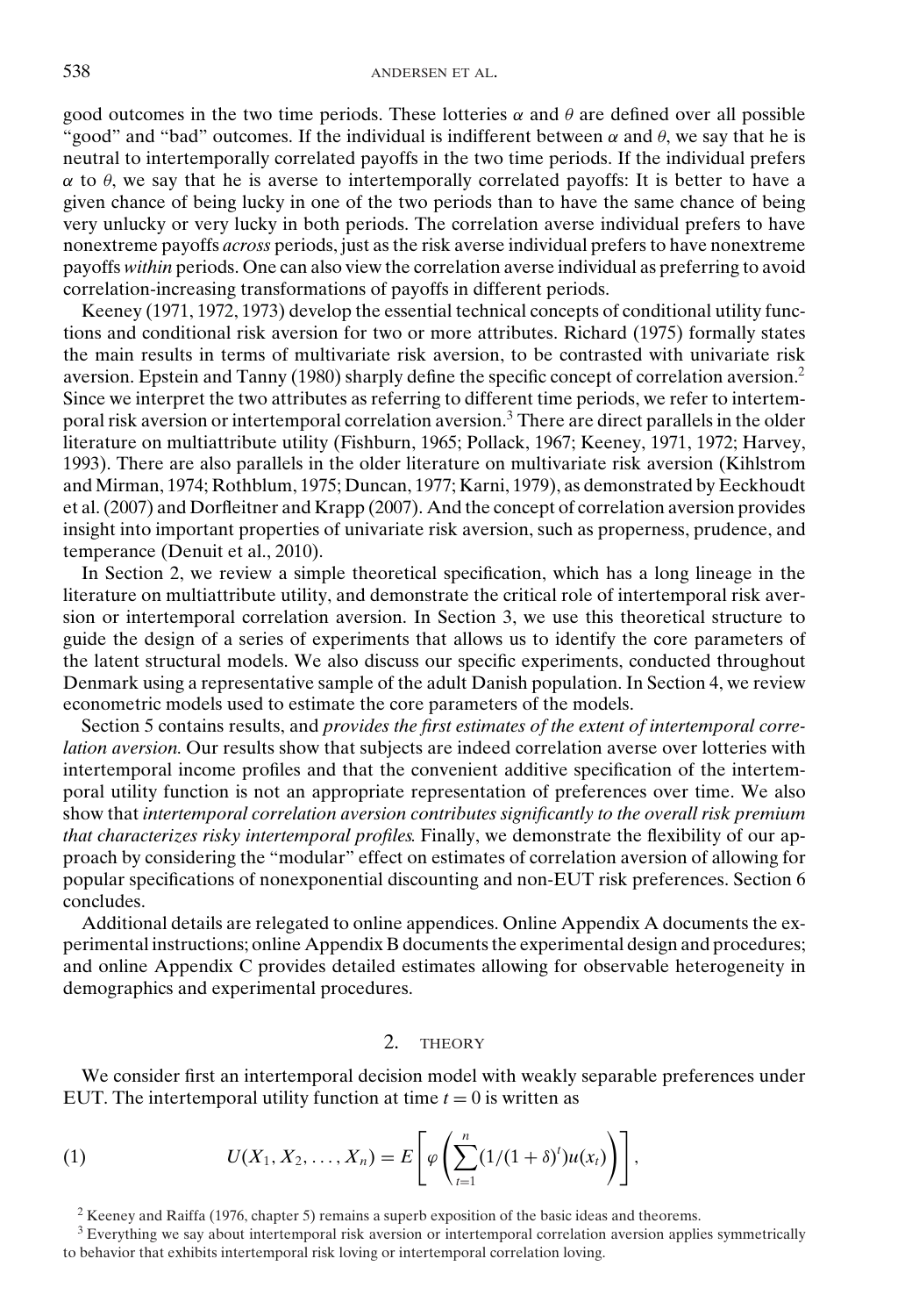where  $u_t \in X_t$ ,  $u(x_t)$  is the atemporal utility of money at time *t*, and  $\delta$  is the exponential discount rate. For now, let  $\varphi$  be an identity function; we return to it momentarily. The decision tasks in our experiments provide lotteries with payments at two different points in time, where the time horizon between sooner and later payments varied between 2 weeks and 12 months. We can simplify the model in (1) and consider decisions that involve payments at two different points in time. Assuming  $u(0) = 0$ , the intertemporal utility function is specified as

(2) 
$$
U(X_t,X_{t+\tau})=E\left[\varphi(D_tu(x_t)+D_{t+\tau}u(x_{t+\tau}))\right],
$$

where  $D_t = 1/(1 + \delta)^t$  is the discounting function with a constant discount rate  $\delta$ .

Let the atemporal utility function be the constant relative risk aversion (CRRA) specification:

(3) 
$$
u(x_t) = x_t^{1-r}/(1-r),
$$

for  $r \neq 1$ , where *r* is the CRRA coefficient, assumed for simplicity to be the same for periods *t* and  $t + \tau$ . With this functional form,  $r = 0$  denotes risk neutral behavior,  $r > 0$  denotes risk aversion, and *r* < 0 denotes risk seeking behavior, all defined over atemporal trade-offs in *t* or  $t + \tau$ .

Given the popularity of the CRRA function in the microeconomic and macroeconomic literature, it is natural to consider this alternative structural specification of the intertemporal utility function  $\varphi$ :

(4) 
$$
U(X_t, X_{t+\tau}) = E[(D_t u(x_t) + D_{t+\tau} u(x_{t+\tau}))^{(1-\eta)}/(1-\eta)] = E[\xi(x_t, x_{t+\tau})^{(1-\eta)}/(1-\eta)],
$$

where  $\eta$  is the intertemporal relative risk aversion parameter ( $\eta \neq 1$ ), and the expression for the weighted sum of atemporal utility flows,  $\xi(x_t, x_{t+\tau})$ , is useful below.<sup>4</sup> The intertemporal utility function is separable but not additive when  $\eta \neq 0$  and collapses to  $E[\xi(x_t, x_{t+\tau})]$  when there is intertemporal risk neutrality at  $\eta = 0.5$  We estimate the structural parameters in this model and discuss results in Section 5.

If the intertemporal utility function in (4) is additively separable, then the inverse of the intertemporal elasticity of substitution is equal to the coefficient of atemporal risk aversion. This assumption is one of convenience and is popular in models of intertemporal choice. The linear specification of intertemporal utility is then equal to a weighted sum of atemporal utility flows, where the weights are determined by the discount rate.

<sup>4</sup> See Epstein (1983), Epstein and Zin (1989), Farmer (1990), Weil (1990), Bommier (2006, 2007, 2013), Bommier and Rochet (2006), Epstein et al. (2014), and Bommier et al. (2017) for discussion of alternative specifications of the intertemporal utility function and implications for intertemporal risk aversion. We are not concerned here with preferences for the timing of resolution of risk, and all risk is resolved immediately in our experiments. We do not see this as a serious restriction for this initial approach, in light of the comment by Epstein et al. (2014, p. 2687ff.) that assumptions about preferences for early resolution may not be appealing. The specification in (4) can generate negative discount rates unless we assume that  $r < 1$  and  $\eta < 1$  to ensure that  $\delta > 0$ . This assumption is empirically innocuous, as we demonstrate later with estimated parameter values. Andersen et al. (2008a) add background consumption  $\omega$  to a CRRA specification of atemporal utility and apply the function  $u(x_t) = (\omega + x_t)^{1-r}/(1-r)$ , where  $u(\omega) > 0$ . They show that this function is well behaved when the intertemporal utility function is additively separable, in the sense that the addition of background consumption is a sufficient condition to avoid negative discount rates. However, adding background consumption to experimental income is problematic in the estimation of the nonadditive function in (4) because one has to specify the atemporal utility of background consumption at every point in time and not only when the sooner and later payments are made.

<sup>5</sup> See Deaton and Muellbauer (1980, p. 137) for a discussion of strong separability and additive preferences. Tsetlin and Winkler (2009) provide a rich, general characterization of the class of utility functions that allow correlation aversion in the form of mixtures of exponential functions.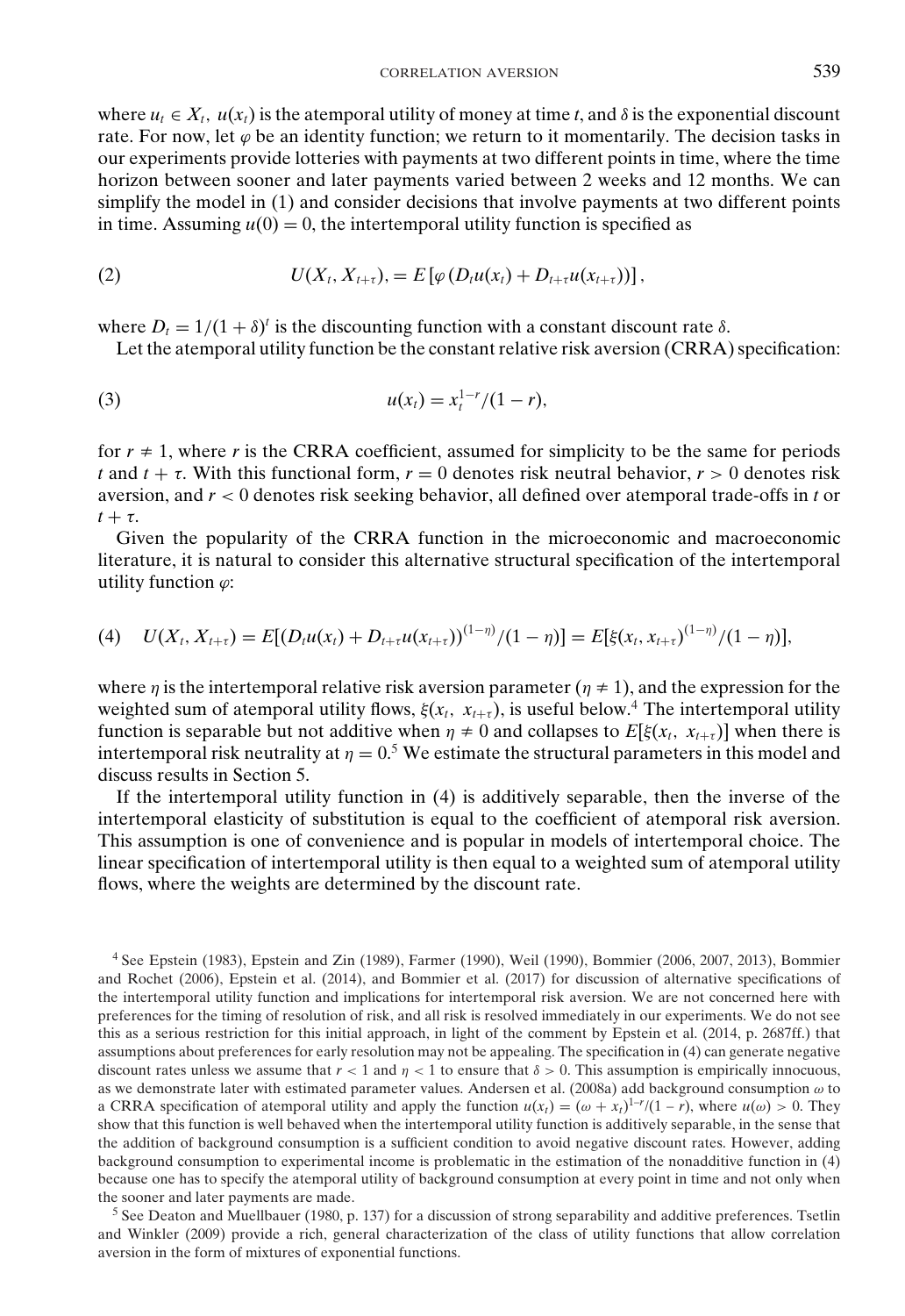Following the exposition of Bommier (2007), we can define a number of important concepts using this structure. The marginal rate of substitution between money in periods *t* and  $t + \tau$  can be defined as

(5) 
$$
MRS_{t,t+\tau} = (\partial U/\partial x_t)/(\partial U/\partial x_{t+\tau}).
$$

The coefficient of relative risk aversion in period *t* can be defined by

(6) 
$$
RRA_t = -x_t[\partial^2 U/(\partial x_t)^2]/(\partial U/\partial x_t).
$$

The (direct) elasticity of substitution between money in periods *t* and  $t + \tau$  is

(7) 
$$
\sigma_{t,t+\tau} = \left\{1/x_t(\partial U/\partial x_t) + 1/x_{t+\tau}(\partial U/\partial x_{t+\tau})\right\}/\left\{a+b+c\right\},\,
$$

where  $a = -\left[\frac{\partial^2 U}{\partial x_t}\right]^2]/(\frac{\partial U}{\partial x_t})^2$ ,  $b = 2\left[\frac{\partial^2 U}{\partial x_t}\frac{\partial x_{t+\tau}}{\partial x_{t+\tau}}\right]/[(\frac{\partial U}{\partial x_t})(\frac{\partial U}{\partial x_{t+\tau}})]$ , and  $c =$  $-[∂<sup>2</sup>U/(∂x<sub>t+τ</sub>)<sup>2</sup>]/(∂U/∂x<sub>t+τ</sub>)<sup>2</sup>. Finally, a coefficient of correlation aversion with respect to money$ flows in periods *t* and  $t + \tau$  can be defined as

(8) 
$$
\rho_{t,t+\tau} = -2[\partial^2 U/(\partial x_t \partial x_{t+\tau})]/[\partial U/\partial x_t + \partial U/\partial x_{t+\tau}].
$$

Clearly,  $\rho_{t,t+\tau} \geq 0$  if  $\partial^2 U/\partial x_t \partial x_{t+\tau} \leq 0$ , since  $\partial U/\partial x_t \geq 0$  and  $\partial U/\partial x_{t+\tau} \geq 0$ , directly connecting this coefficient to the definition of correlation aversion under EUT proposed by Richard  $(1975)$ .<sup>6</sup> The coefficient of correlation aversion is just one tractable way to measure the underlying concept of intertemporal risk aversion or correlation aversion, just as coefficients of absolute or relative risk aversion are just tractable ways to measure the concept of atemporal risk aversion.

With these concepts defined, there is a remarkable relationship between them noted by Bommier (2007, Proposition 1):

$$
(9) \quad 1/\sigma_{t,t+\tau}(1+MRS_{t,t+\tau}x_t/x_{t+\tau}) = (RRA_t + x_t/x_{t+\tau}MRS_{t,t+\tau}RRA_{t+\tau}) - \rho_{t,t+\tau}x_t(1+MRS_{t,t+\tau}).
$$

From (9) we see formally that correlation aversion breaks the nexus between the intertemporal elasticity of substitution and atemporal relative risk aversion.

Given the parametric structure we have assumed, we can further state the marginal rate of substitution between money in periods *t* and  $t + \tau$  using (5) as

(5') 
$$
MRS_{t,t+\tau} = D_t x_t^{-r} / (D_{t+\tau} x_{t+\tau}^{-r}),
$$

the relative risk aversion in period *t* using (6) as

(6') 
$$
RRA_t = (\eta/[\xi(x_t, x_{t+\tau})])D_t x_t^{1-r} + r,
$$

the (direct) elasticity of substitution between money in periods *t* and  $t + \tau$  using (7) as

$$
\sigma_{t,t+\tau}=1/r,
$$

 $6$  The relations between correlation aversion, atemporal risk aversion, and the intertemporal elasticity of substitution are not limited to EUT. Bommier (2005, §5) provides a general graphical interpretation that does not rely on EUT, and we consider RDU risk preferences later.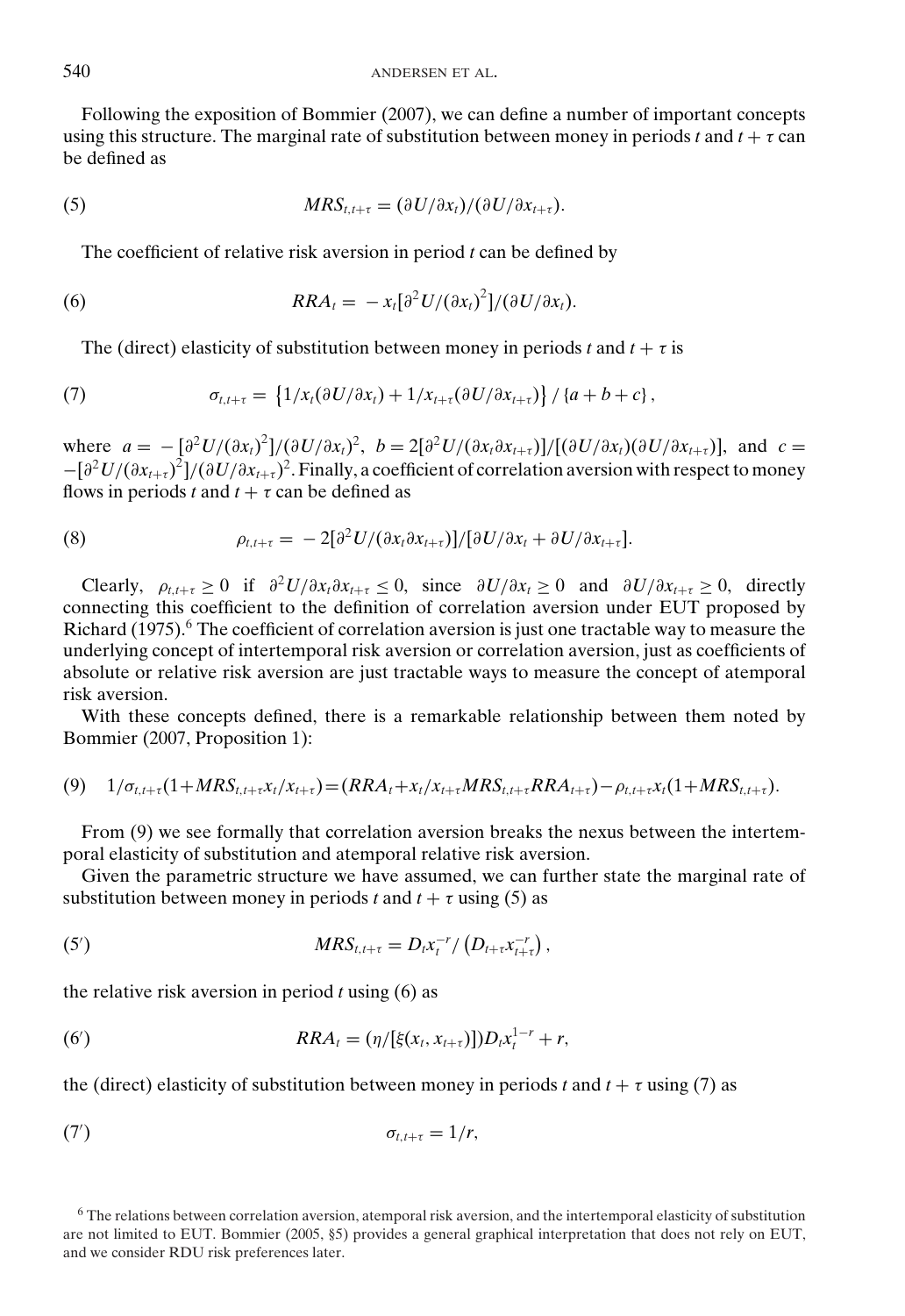and finally the coefficient of correlation aversion with respect to money flows in periods *t* and  $t + \tau$  using (8) as

(8') 
$$
\rho_{t,t+\tau} = \left\{ (2\eta/[\xi(x_t,x_{t+\tau})]) D_{t+\tau} x_{t+\tau}^{-r} D_t x_t^{-r} \right\} / \left\{ D_{t+\tau} x_{t+\tau}^{-r} + D_t x_t^{-r} \right\}.
$$

Hence  $\rho_{t,t+\tau}$  is positive (negative) when  $\eta$  is positive (negative). The specific functional forms for these concepts will vary with the parametric assumption assumed, of course.

To elicit intertemporal risk aversion one would have to present subjects with choices over lotteries that have different income profiles over time.<sup>7</sup> Proper identification of intertemporal risk aversion  $(\eta)$  thus requires that one control for atemporal risk aversion  $(r)$  and the individual discount rate  $(\delta)$ . All three parameters are intrinsically, conceptually connected as a matter of theory, unless one makes strong assumptions otherwise. Our experimental design and econometric logic follow from this theoretical point.

## 3. EXPERIMENTS

The experimental procedures we adopt are a simple extension of those employed by Andersen et al. (2008a, 2013, 2014). Online Appendix B reviews the basic procedures, and we focus here on the extensions.

One task elicited atemporal risk attitudes for lotteries payable today as a vehicle for inferring the concavity of the atemporal utility function. Another task elicited time preferences over nonstochastic amounts of money payable at different times: in general, a smaller, sooner amount and a larger, later amount. In some cases the sooner amount was paid out today, and in some cases it was paid out in the future.<sup>8</sup>

A third task, new to this design, elicited intertemporal risk attitudes by asking subjects to make a series of choices over risky profiles of outcomes that are paid out at different points in time. $9$  For example, lottery A might give the individual a 10% chance of receiving a larger amount  $L_t$  at time *t* and a smaller amount  $S_{t+\tau}$  at time  $t + \tau$ ,  $(L_t, S_{t+\tau})$  and a 90% chance of

<sup>7</sup> Keeney (1977) illustrates this in a one-on-one, conversational elicitation with a decision maker. These lottery comparisons are used to justify the use of a correlation-neutral multi-attribute utility function and not to elicit the degree of correlation aversion. Delquie and Luo (1997) show how one can *test for* the tractable correlation-neutral class of functions using only two indifference judgments, rather than the set of lottery comparisons that are needed to *estimate the extent of* multi-attribute risk aversion.

<sup>8</sup> One maintained assumption is that subjects do not have access to perfect capital markets with which to arbitrage the investment opportunities offered by the experimenter. In that case one should consider the effect of censoring of responses in line with borrowing and savings interest rates that the subject has available outside the experiment, as in Coller and Williams (1999) and Harrison et al. (2002). Even when markets are perfect, understanding the quantitative importance of correlation aversion can be important for understanding life-cycle behavior (Bommier, 2013).

<sup>9</sup> Other experiments with real incentives have examined choices over time-delayed risk, but where the time delay is the same for all outcomes within a given lottery (Noussair and Wu, 2006; Baucells and Heukamp, 2010; Coble and Lusk, 2010; Abdellaoui et al., 2011). This is an important domain of choice to examine, but is not intended to address the issue of correlation aversion. The only previous experiments with real incentives that we know of that explicitly test for *atemporal* multiattribute risk aversion are due to von Winterfeldt (1980). He considers lottery choices of 18 subjects defined over 36 consumption bundles of gallons of gasoline and pounds of ground beef. For example, the lottery  $\alpha$  might be a 50% chance of (16 gallons of gas and 10 pounds of ground beef) and a 50% chance of (no gas and no beef), and the lottery  $\beta$  defined as a 50% chance of (10 pounds of ground beef) and a 50% chance of (16 gallons of gas). He used three different methods of eliciting preference: direct statement of preference, including the option of indifference; a rating normalized between 0 and 100; and cash equivalents elicited using an incentive-compatible Becker et al. (1964) procedure with buying prices elicited from between USD0 and USD20. It appears that only the choices in the last elicitation procedure were played out for real, although the exposition is not completely clear (contrast the top of page 73 and the top of page 70). There were some response mode effects of the kind now known as "preference reversals" and some violations of nonsatiation. But the general conclusion is that "[m]ultiattribute risk aversion showed very clearly for all except two subjects" (p. 80). He also concluded that "[m]ultiattribute risk aversion appeared unrelated to ... single attribute risk aversion" (p. 81). Pliskin et al. (1980) and Payne et al. (1984) report experiments with *hypothetical* incentives that test for multi-attribute risk neutrality and respectively report results that support and reject that characterization.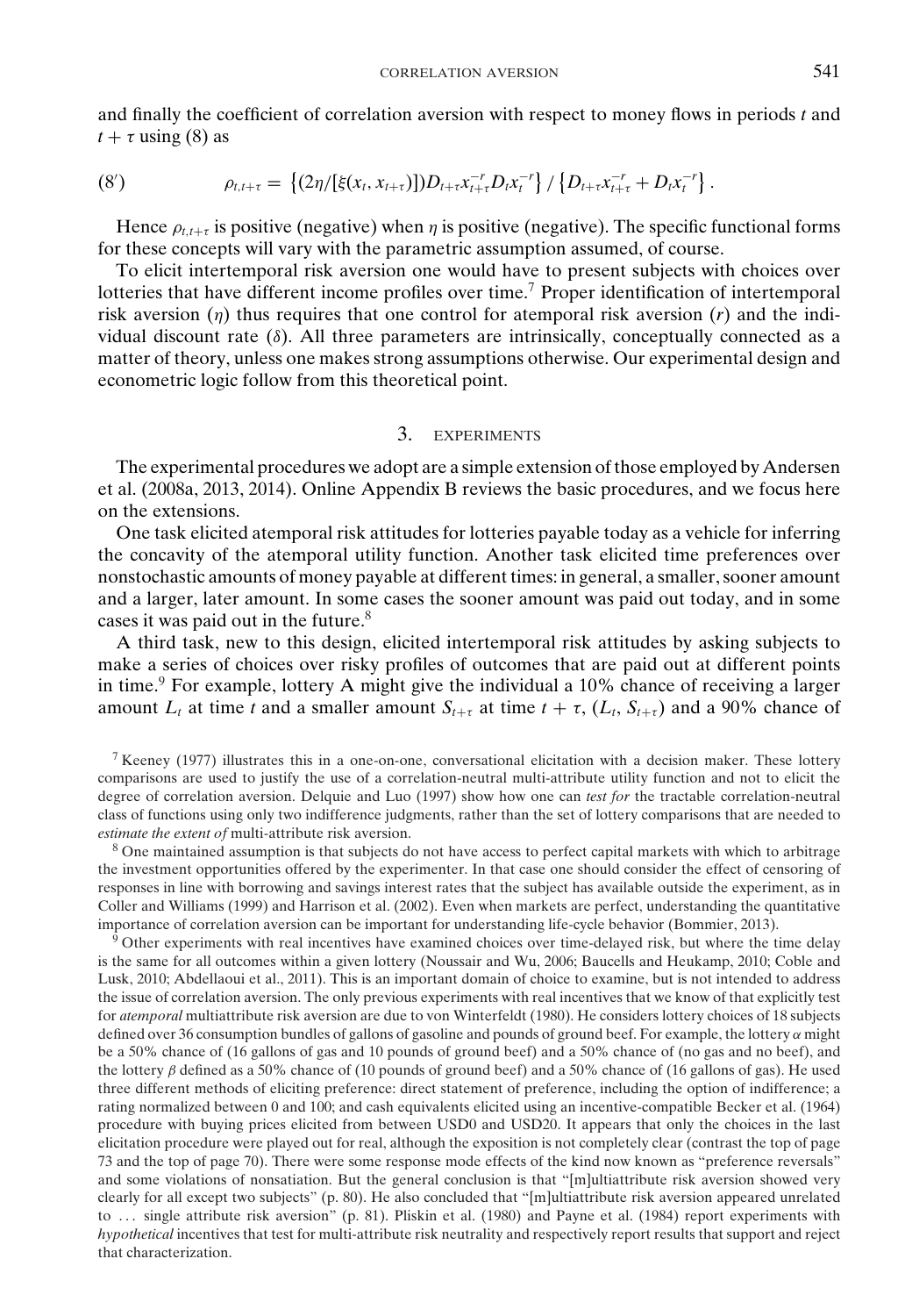receiving the smaller amount  $S_t$  at time t and the larger amount  $L_{t+\tau}$  at time  $t + \tau (S_t, L_{t+\tau})$ . Lottery B might give the individual a 10% chance of receiving  $L_t$  and  $L_{t+\tau}$  and a 90% chance of receiving  $S_t$  and  $S_{t+\tau}$ . The subject picks A or B. We gave subjects 40 choices of this type, in four sets of 10 choices with prizes  $S_t = S_{t+\tau}$  and  $L_t = L_{t+\tau}$  in each set. Each set of 10 choices offered prizes with probability  $p(L_t, S_{t+\tau}) = p(L_t, L_{t+\tau})$  starting at 0.1 and increasing by 0.1 until the last choice is between two degenerate lotteries. In this example, the last choice is a choice between receiving lottery A that pays  $(L_t, S_{t+\tau})$  and lottery B that pays  $(L_t, L_{t+\tau})$ : Lottery B dominates lottery A and is a test of monotonic preferences.

We present each choice to the subject as a "pie chart" showing prizes and probabilities. We use the following four sets of larger (L) amounts and smaller (S) amounts: (A1: 3850, 100), (A2: 2000, 250), (A3: 2000, 75), and (A4: 4500, 50). Subjects were randomly assigned to one of these four prize sets. Each subject is presented with choices over four time horizons between 2 weeks and 1 year in the discount rate tasks, and the same four time horizons were applied in the intertemporal risk aversion tasks. We also varied the time delay to the early payments on a between-subjects basis, and this treatment followed from the discount rate tasks. If there was no time delay to the early payment in the discount rate tasks, then the early payments in the intertemporal risk aversion tasks were paid out immediately and similarly if the delay to the early payment option in the discount rate tasks was 1 month.

Between September 28 and October 22, 2009, we conducted experiments with 413 Danes. The sample was drawn to be representative of the adult population as of January 1, 2009, using sampling procedures that are virtually identical to those documented at length in Andersen et al. (2008a, 2013, 2014).

### 4. ECONOMETRICS

We consider nonadditive separable specifications of the intertemporal utility function and estimate the coefficient of intertemporal risk aversion. Equation (4) implies that the expected utility of option A in the intertemporal risk aversion task is given by

(10) 
$$
PEU_A = p(L_t, S_{t+\tau}) \times [\xi(L_t, S_{t+\tau})^{(1-\eta)}/(1-\eta)] + p(S_t, L_{t+\tau}) \times [\xi(S_t, L_{t+\tau})^{(1-\eta)}/(1-\eta)]
$$

and the expected utility of option B is given by

(11) 
$$
PEU_B = p(L_t, L_{t+\tau}) \times [\xi(L_t, L_{t+\tau})^{(1-\eta)}/(1-\eta)] + p(S_t, S_{t+\tau}) \times [\xi(S_t, S_{t+\tau})^{(1-\eta)}/(1-\eta)],
$$

where  $p(L_t, L_{t+\tau})$  is the probability of receiving  $L_t$  in period t and  $L_{t+\tau}$  in period  $t+\tau$ <sup>10</sup> We can write out the likelihood function for the choices that the subjects made and jointly estimate the risk parameter  $r$ , the discount rate parameter  $\delta$ , and the intertemporal risk parameter  $\eta$ . We employ the contextual error specification proposed by Wilcox (2011), and the latent index is specified by

(12) 
$$
\nabla PEU = ((PEU_B - PEU_A)/\lambda)/\mu^{SDR},
$$

where  $\mu^{SDR}$  is a noise parameter for the ("stochastic discounting") intertemporal risk aversion choices. The normalizing term  $\lambda$  is defined as the maximum intertemporal utility over all prize profiles in this lottery pair  $(L_t, L_{t+\tau})$  minus the minimum utility over all prize profiles in this lottery pair  $(S_t, S_{t+\tau})$ . The maximum intertemporal utility over all prize profiles in the lottery pair is  $[D_t u(L_t) + D_{t+\tau} u(L_{t+\tau})]^{(1-\eta)}/(1-\eta)$ , and the minimum intertemporal utility is  $[D_t u(S_t) + D_{t+\tau} u(S_{t+\tau})]^{(1-\eta)}/(1-\eta).$ 

 $10$  We assume here that the atemporal utility function is stable over time and is perceived ex ante to be stable over time. Direct evidence for the former proposition is provided by Andersen et al. (2008b), who examine the temporal stability of risk attitudes in the Danish population. The second proposition is a more delicate matter: Even if utility functions are stable over time, they may not be subjectively perceived to be, and that is what matters for us to assume that the same  $r$  that appears in  $(3)$  appears in  $(10)$  and  $(11)$ .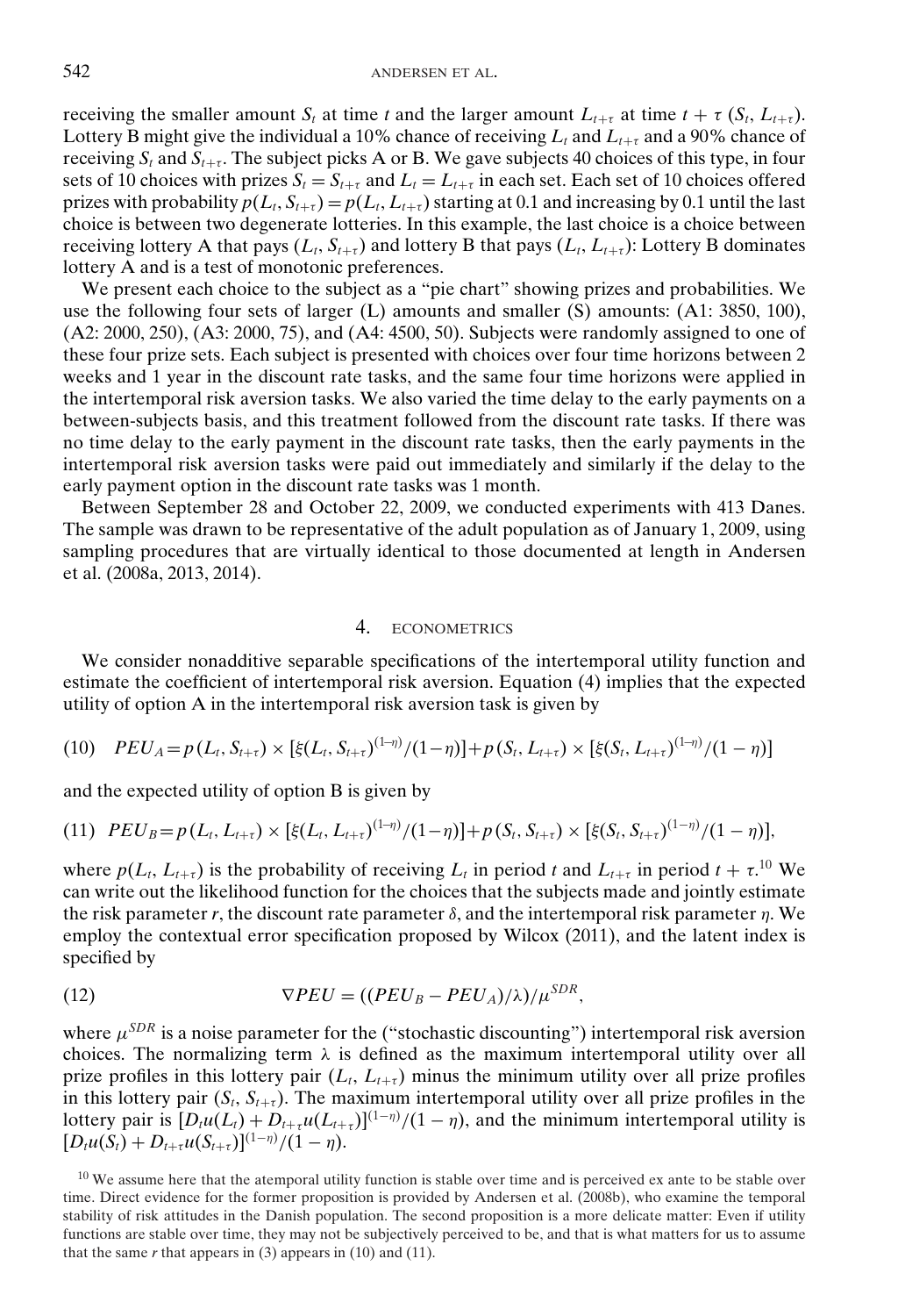The likelihood of the intertemporal risk aversion responses, conditional on the specification of intertemporal utility being true, depends on the estimates of r,  $\delta$ ,  $\eta$ ,  $\mu^{SDR}$ ,  $\mu^{RA}$ , and  $\mu^{DR}$ , given the observed choices, where  $\mu^{RA}$  is a noise parameter for the atemporal risk aversion choices and  $\mu^{DR}$  is a noise parameter for the discount rate choices. The conditional log-likelihood is

(13) 
$$
\ln L(r, \delta, \eta, \mu^{RA}, \mu^{DR}, \mu^{SDR}; c, C) = \sum_{i} [(\ln \Lambda(\nabla PEU) \times I(c_i = 1)) + (\ln(1 - \Lambda(\nabla PEU)) \times I(c_i = -1))],
$$

where  $c_i = 1$  (-1) denotes the choice of option B (A) in intertemporal risk aversion task *i*, **C** is a vector of individual characteristics, and  $\Lambda$  is the cumulative logistic function.

The joint likelihood of the atemporal risk aversion, discount rate, and intertemporal risk aversion responses can then be written as

(14) 
$$
\ln L(r, \delta, \eta, \mu^{RA}, \mu^{DR}, \mu^{SDR}; c, C) = \ln L^{RA} + \ln L^{DR} + \ln L^{SDR},
$$

where  $L^{RA}$  is the conditional log-likelihood of the atemporal risk aversion responses,  $L^{DR}$  is the conditional log-likelihood of the discount rate responses, and *LSDR* is defined by (13).

The nature of this joint likelihood function is matched by our experimental design. Ignoring the objective parameters of the tasks, the lottery choices over stochastic lotteries paid out today (RA) depend on *r*, *n*, and  $\mu^{RA}$ ; the discounting tasks over nonstochastic outcomes paid out today or sometime in the future (DR) depend on *r*,  $\mu^{RA}$ ,  $\delta$ , and  $\mu^{DR}$ ; and the discounting tasks over stochastic outcomes paid out today or some time in the future (*SDR*) depend on *r*,  $\mu^{RA}$ , δ, μ*DR*, η, and μ*SDR*. Putting the behavioral error terms aside, if we were to try to estimate *r* and  $\delta$  using either the RA or the DR choices, we would be unable to identify both parameters. Similarly, if we were to try to estimate  $r$ ,  $\delta$ , and  $\eta$  using only two of three tasks, we would face an identification problem. These identification problems are inherent to the theoretical definitions of the discount rate and correlation aversion and demand an experimental design that combines multiple types of choices and an econometric approach that recognizes the complete structural model. The general principle is joint estimation of all structural parameters so that uncertainty about the parameters defining the utility function propagates in a "full information" sense into the uncertainty about the parameters defining the discount function and the intertemporal utility function. Intuitively, if the experimenter only has a vague notion of what  $u(\cdot)$  is, because of poor estimates of  $r$ , then she simply cannot make precise inferences about  $\delta$  or  $\eta$ . Similarly, poor estimates of  $\delta$ , even if r is estimated relatively precisely, imply that one cannot make precise inferences about η.

Our inferential procedure about correlation aversion does not rely on the use of EUT or the CRRA functional form. Nor does it rely on the use of the exponential discounting function. The method generalizes immediately to alternative multiattribute models of decision making under risk, such as those presented in Miyamota and Wakker (1996). It also extends to specifications that use alternative discounting functions, as illustrated in Section 5.4.

## 5. RESULTS

5.1. *Basic Results.* Table 1 reports maximum likelihood estimates of the specification with the CRRA atemporal utility function.<sup>11</sup> There is evidence of a concave atemporal utility function  $(r > 0)$ , with *r* estimated to be 0.35. The discount rate is estimated to be 11.4% on an annualized basis.<sup>12</sup> The main novelty here is evidence of intertemporal risk aversion, with  $\eta$  estimated to

<sup>&</sup>lt;sup>11</sup> Virtually identical results are obtained if one uses the Expo-Power atemporal utility function.

<sup>&</sup>lt;sup>12</sup> The estimates of *r* and  $\delta$  are different from those reported for the specification in Andersen et al. (2008a) that sampled the same adult Danish population in 2003, but assumed intertemporal risk neutrality. In that case the point estimate of  $r = \text{RRA}$  was 0.74, and the discount rate  $\delta$  was estimated to be 10.1% (Table III, p. 601). If we impose the constraint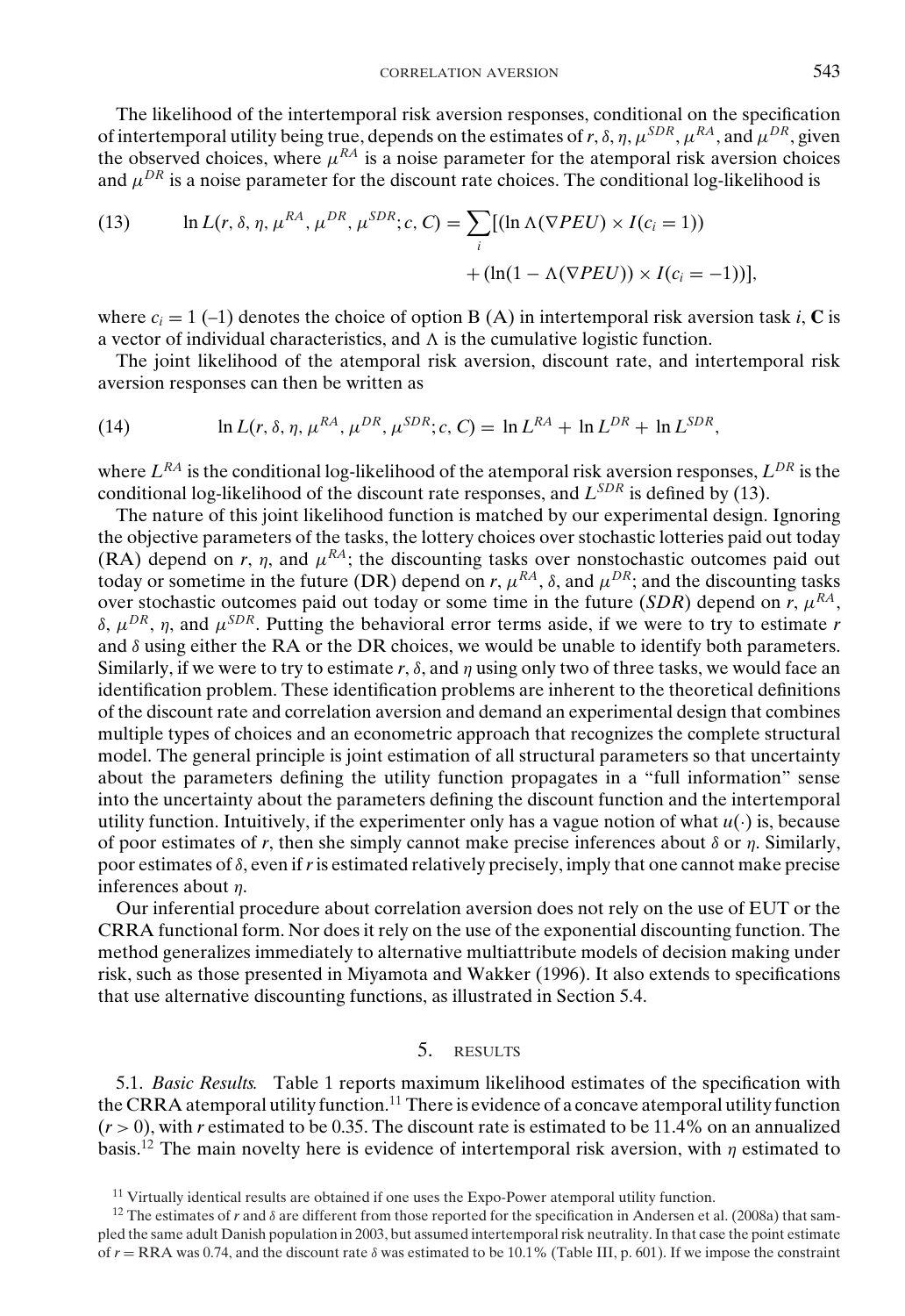| Parameter     | Point Estimate | <b>Standard Error</b>             | $p$ -Value | 95% Confidence<br>Interval |       |
|---------------|----------------|-----------------------------------|------------|----------------------------|-------|
|               |                | A. Atemporal Utility Function     |            |                            |       |
| r             | 0.35           | 0.037                             | < 0.001    | 0.28                       | 0.42  |
| $\mu^{RA}$    | 0.18           | 0.011                             | < 0.001    | 0.16                       | 0.20  |
|               |                | <b>B.</b> Discounting Function    |            |                            |       |
| $\delta$      | 0.114          | 0.012                             | < 0.001    | 0.092                      | 0.137 |
| $\mu^{DR}$    | 0.04           | 0.003                             | < 0.001    | 0.03                       | 0.04  |
|               |                | C. Intertemporal Utility Function |            |                            |       |
| $\eta$        | 0.32           | 0.044                             | < 0.001    | 0.23                       | 0.40  |
| $\mu^{SDR}$   | 0.18           | 0.010                             | < 0.001    | 0.16                       | 0.20  |
|               |                | D. Implied Estimates              |            |                            |       |
| <b>RRA</b>    | 0.45           | 0.030                             | < 0.001    | 0.39                       | 0.51  |
| 1/RRA         | 2.21           | 0.147                             | < 0.001    | 1.92                       | 2.50  |
| <b>IES</b>    | 2.85           | 0.305                             | < 0.001    | 2.62                       | 3.45  |
| $IES - 1/RRA$ | 0.65           | 0.186                             | < 0.001    | 0.28                       | 1.01  |

TABLE 1 MAXIMUM LIKELIHOOD ESTIMATES ASSUMING CRRA ATEMPORAL UTILITY FUNCTION  $(N = 49,560$  OBSERVATIONS, BASED ON 413 SUBJECTS)

be 0.32 and statistically significantly different from 0. The implication is that there should be a difference between the inverse of RRA and the intertemporal elasticity of substitution IES (which is equal to 1/*r*), and this is confirmed by the implied estimates in Panel D of Table 1. The IES is estimated to be 2.85, with a standard error of 0.31, and exceeds the inverse of RRA by 0.65.<sup>13</sup> This difference between the IES and the inverse of RRA is statistically significant, with a *p*-value less than 0.001.

We can derive the certainty equivalents for each lottery in option A and option B of the intertemporal risk aversion tasks using (4) and then evaluate the risk premia associated with different prize sets.<sup>14</sup> Option A pays  $(L_t, S_{t+\tau})$  with probability  $p(L_t, S_{t+\tau})$  and  $(S_t, L_{t+\tau})$  with probability  $(1-p(L_t, S_{t+\tau}))$ . The decision tasks are designed such that  $S_t = S_{t+\tau}$  and  $L_t = L_{t+\tau}$ . If we assume, for simplicity, that the discount rate is equal to zero, then the present value of option A is  $L_t + S_{t+\tau}$  kroner. If we define the certainty equivalent as either  $(L_t, S_{t+\tau})$  or  $(S_t, L_{t+\tau})$ , then the risk premium is equal to zero for the lotteries in option A. However, if we define the certainty equivalent as the same certain amount to be paid out in both time periods, then the certainty equivalent is

(15) 
$$
CE_A = \left[ \left( L_t^{(1-r)} + S_{t+\tau}^{(1-r)} \right) / 2 \right]^{1/(1-r)},
$$

 $\eta = 0$  in our analysis, the log-likelihood drops significantly from -26,361.2 to -26,568.5, with r estimated to be 0.55 and  $\delta$  is equal to 7.7%.

<sup>13</sup> We evaluate RRA in the special case where  $MRS_{t,t+\tau}(x_t/x_{t+\tau}) = 1$ . In this case  $RRA_t = RRA_{t+\tau} = \eta(1-r)/2 + r$ .

<sup>14</sup> The *matrix* of risk premia in the multi-attribute case is characterized by Duncan (1977) and Karni (1979). Kihlstrom and Mirman (1974; §2.2) derived a "directional risk premium" that takes on as many values as there are possible "directions," and so is also multi-valued. But they pointed out that their measure allowed unique comparisons of utility functions representing the same ordinal preferences. The general point is that one cannot define risk premia as simply as when only considering the single-attribute case of univariate risk aversion.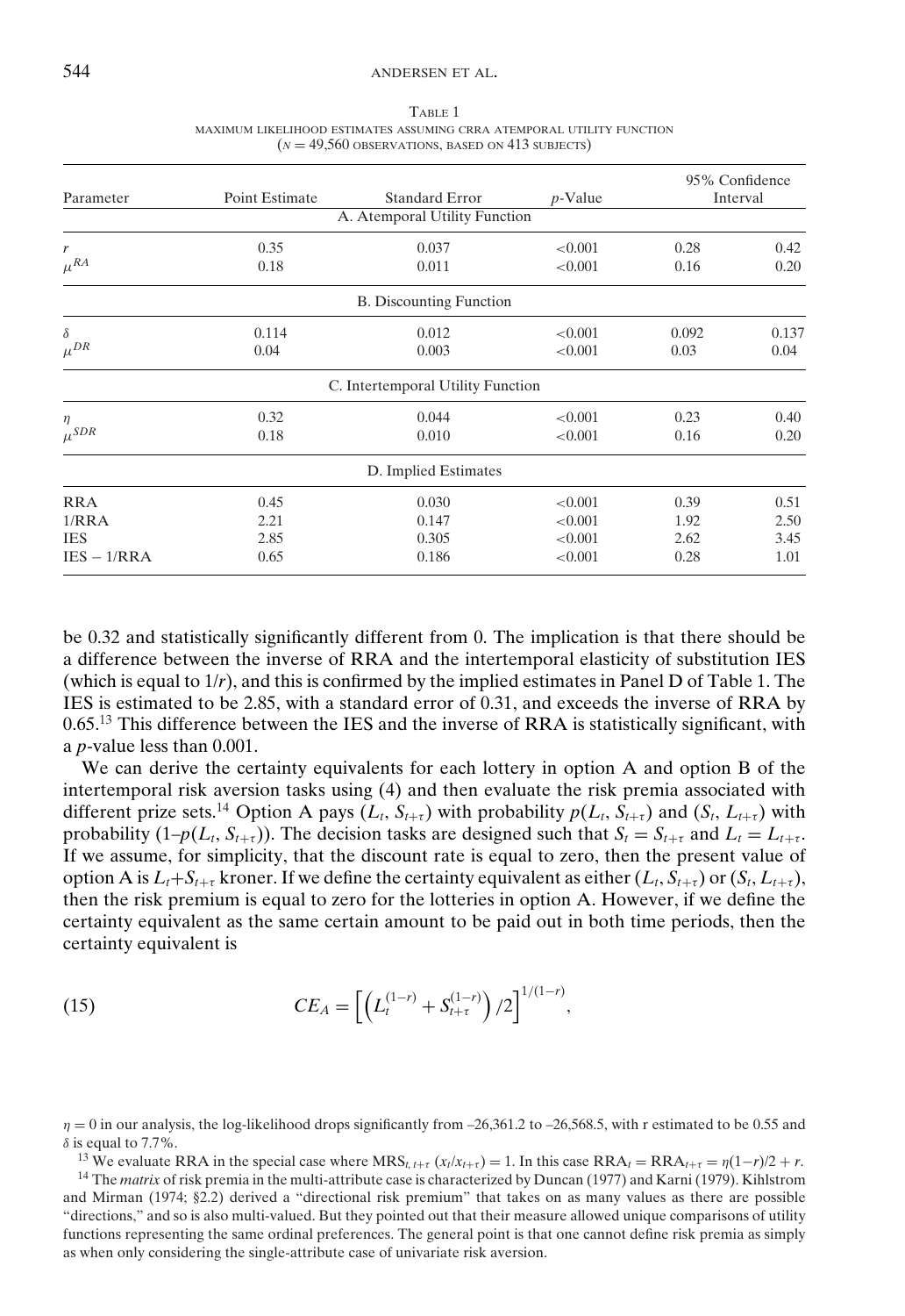where  $CE_A$  is paid out in period *t* and in period  $t + \tau$ . We can then define the risk premium of the lotteries in option A as

(16) 
$$
RP_A = (L_t + S_{t+\tau}) - 2CE_A.
$$

The subject prefers smoothing consumption over time if the atemporal utility function is concave, which is just to say that the risk premium is positive when  $r > 0$ . Using the estimates from Table 1, the estimated risk premium is 911 kroner for prize set A1, 288 kroner for prize set A2, 440 kroner for prize set A3, and 1193 kroner for prize set A4.

If we allow the discount rate to be positive, then the certainty equivalent for option A is

(15') 
$$
CE_A = [((1 - \eta)PEU_A)^{1/(1 - \eta)}(1 - r)/(D_t + D_{t+\tau})]^{1/(1 - r)},
$$

where  $PEU_A$  is the expected utility of option A given by (10). The risk premium is then derived as

(16') 
$$
RP_A = p(L_t, S_{t+\tau}) \times \xi(L_t, S_{t+\tau}) + (1 - p(L_t, S_{t+\tau})) \times \xi(S_t, L_{t+\tau}) - (D_t + D_{t+\tau}) \times CE_A.
$$

The estimated risk premium for prize set A1 varies between 855 kroner when  $p(L_t, S_{t+\tau}) =$ 1 and 868 kroner when  $p(L_t, S_{t+\tau}) = 0.1$ . The estimated risk premium for A2 is 271 and 274 kroner for  $p(L_t, S_{t+\tau})$  equal to 1 and 0.1, respectively. Similarly, the risk premium interval is [413; 419] for A3 and [1119; 1139] for A4. Hence, the estimated risk premium for option A falls slightly when we consider positive discount rates.

The lotteries in option B pay  $(L_t, L_{t+\tau})$  with probability  $p(L_t, L_{t+\tau})$  and  $(S_t, S_{t+\tau})$  with probability  $(1 - p(L_t, L_{t+\tau}))$ . The certainty equivalent of option B is

$$
(15'') \qquad CE_B = [p(L_t, L_{t+\tau}) \times L_t^{(1-r)(1-\eta)} + (1-p(L_t, L_{t+\tau})) \times S_t^{(1-r)(1-\eta)}]^{1/(1-r)(1-\eta)},
$$

where  $CE_B$  is again a certain amount that is paid out in both period *t* and period  $t + \tau$ . This definition of certainty equivalence implies that  $CE_B$  is independent of the discount rate and is equal to  $L_t$  if  $p(L_t, L_{t+\tau}) = 1$  and equal to  $S_t$  if  $p(L_t, L_{t+\tau}) = 0$ . The risk premium is then

(16") 
$$
RP_B = p(L_t, L_{t+\tau}) \times L_t + (1 - p(L_t, L_{t+\tau})) \times S_t - CE_B,
$$

which is equal to 0 if  $p(L_t, L_{t+\tau})$  is equal to 0 or 1.

Figure 1 displays the estimated risk premium as a function of  $p(L_t, L_{t+\tau})$  for each of the four prize sets in option B of the intertemporal risk aversion task. The solid line is based on the estimated parameter values for  $r$  and  $\eta$  in Table 1, and the dashed line is based on a constrained model in which we assume that  $\eta$  is equal to 0 and  $r$  is kept constant and equal to 0.35. Hence the risk premium when  $\eta = 0$  and the decision maker is assumed to be correlation neutral (CN) derives entirely from the atemporal risk aversion  $r$  of the decision maker. When  $\eta$  and *r* are positive and the decision maker is correlation averse (CA) as well as being atemporally risk averse, the risk premium derives from both types of risk aversion. The results show that *intertemporal risk aversion accounts for a substantial amount of the estimated risk premium*. For example, the upper left panel shows that the risk premium for prize set B1 is equal to 1,522 kroner in the unconstrained model when  $p(L_t, L_{t+\tau}) = 0.5$  and is equal to 910 kroner when the intertemporal risk aversion parameter  $\eta$  is constrained to be 0, so the difference of 612 kroner is due to correlation aversion.

5.2. *Observable Characteristics.* It is a simple matter to extend the econometric model to allow structural parameters to depend on observed demographics and experimental treatments. Online Appendix C does this and provides detailed estimates. The results imply considerable heterogeneity. Young subjects have lower estimated atemporal risk attitudes (*r*) than older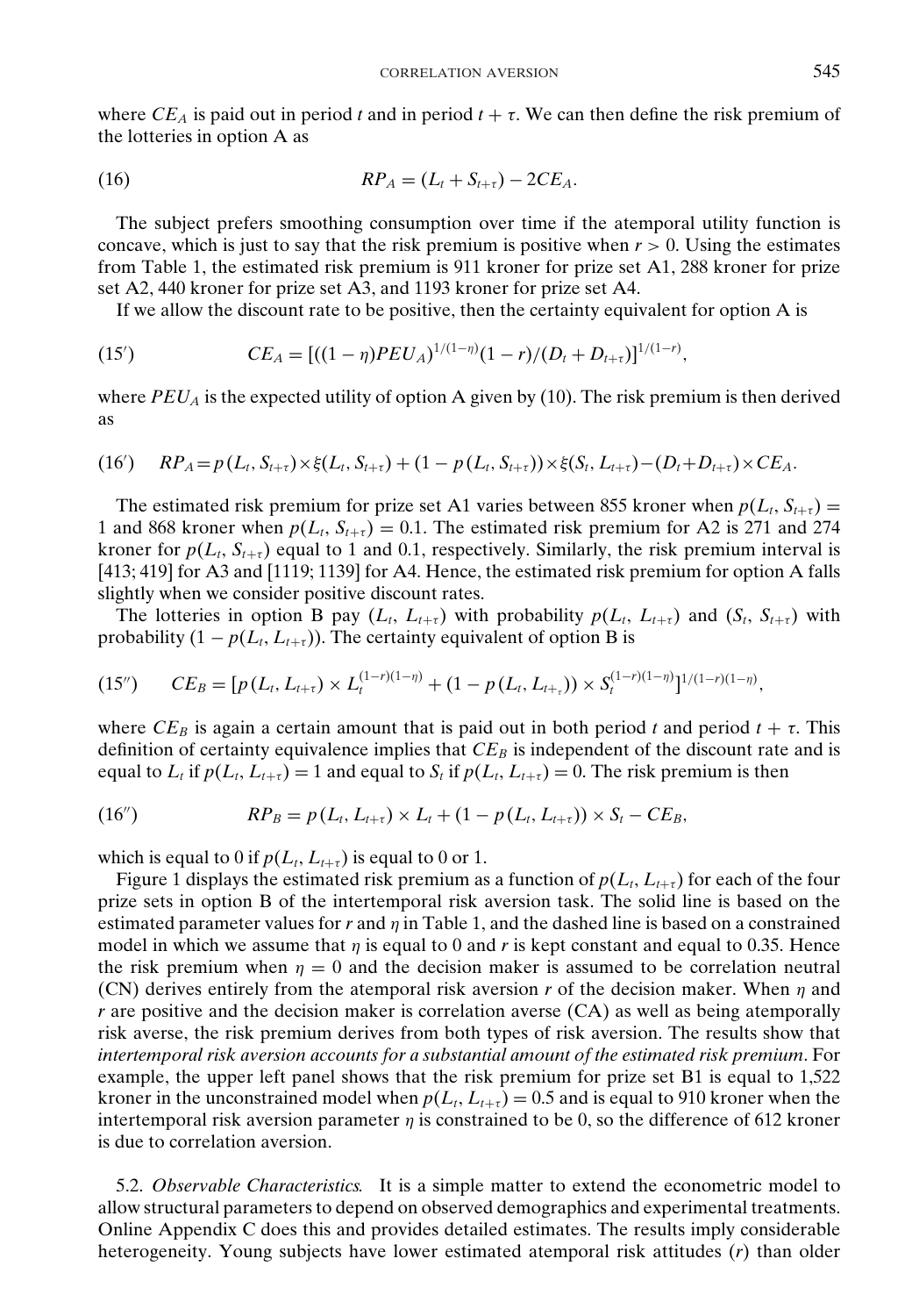

FIGURE 1 ESTIMATED RISK PREMIA

subjects, with an estimated marginal effect of –0.58 that is statistically significant with a *p*-value of 0.024. We find similar marginal effects for students and subjects with kids, and cannot reject the hypothesis that subjects with these characteristics have linear atemporal utility functions. The results also point to a negative correlation between relative risk aversion and income: Subjects with low income are significantly more risk averse than those with middle or high income, and subjects with high income are significantly less risk averse than those with middle income. It is noteworthy that there is *no significant gender effect on atemporal risk aversion*: Women exhibit greater risk aversion  $(+0.14)$  than men, but the 95% confidence interval on this estimate spans zero, and the *p*-value is only 0.24.

Despite the considerable variation in atemporal risk attitudes, we find that only one of the demographic characteristics is significantly correlated with individual discount rates (δ). Young subjects have higher discount rates than older subjects, and the marginal effect of 8.8% is significant with a *p*-value of 0.024.<sup>15</sup>

There is a significant age effect on intertemporal risk attitudes as measured by  $\eta$ . Young subjects are significantly more intertemporally risk averse than those above 40 years of age; the marginal effect is 0.25 with a standard error of 0.09 and a *p*-value of 0.006. We also find a gender effect, with women being more risk averse over lotteries with intertemporal payment

<sup>&</sup>lt;sup>15</sup> One task characteristic is significantly correlated with discount rates: Information on interest rates in the discounting choices has a negative effect on inferred discount rates. The estimated effect is –4.3%, with a standard error of 2.3% and a *p*-value of 0.064.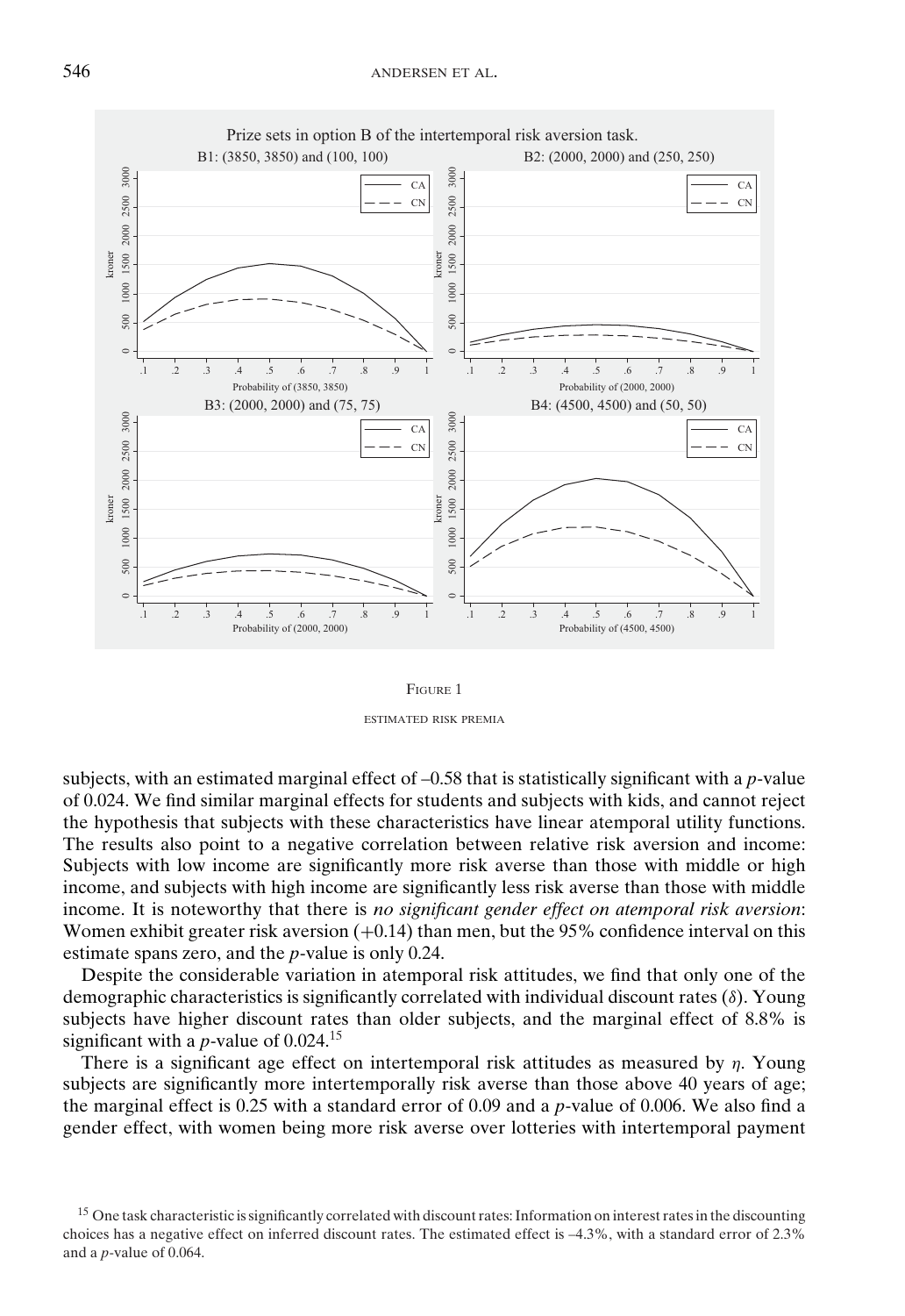profiles than men. The estimated  $\eta$  is 0.25 larger for women, and this estimate has a *p*-value of only 0.006.<sup>16</sup>

Table C2 in online Appendix C shows the implied estimates of relative risk aversion and the intertemporal elasticity of substitution. Younger subjects, students, and those with kids have linear atemporal utility functions, and the IES coefficient is effectively infinite for these subjects. We also infer significantly negative marginal effects on the RRA coefficient for these three types of subjects. The marginal effect on RRA for young subjects is –0.46, with a *p*-value of 0.079; it is –0.52 for subjects with kids (*p*-value of 0.066) and is –0.58 for students (*p*-value of 0.063). Finally, the results point to a significant positive marginal effect on RRA for subjects with low income and a significant negative marginal effect for subjects with high income. Hence, there is evidence that RRA declines with income, but we find no significant effect of income on the IES coefficient.

We also evaluate the *total effects* of several of the demographic characteristics on the estimated RRA and IES by estimating marginal effects without controls for other characteristics. We calculate total effects since many demographic characteristics co-vary in the population and therefore also in our sample. We find that women are more risk averse than men, with an estimated RRA of 0.45 for women and 0.33 for men. This difference in RRA between men and women is statistically significant, with a *p*-value of 0.026. However, we cannot reject the hypothesis that men and women have identical IES coefficients; the difference of 0.37 has a *p*-value of 0.740. There is an age effect on the two RRA and IES coefficients. The older age group has a higher RRA and lower IES than younger subjects, where the difference in RRA is significant with a *p*-value of 0.064, and the difference in IES has a *p*-value of 0.102. We cannot reject the hypothesis that the coefficients of RRA and IES are similar across income groups and education levels.

5.3. *The Coefficient of Correlation Aversion.* Figure 2 displays the predicted distribution of the coefficient of correlation aversion (CCA), evaluated using (8 ) and the four prize sets in the intertemporal risk aversion tasks. The upper left panel shows predicted CCA values for the income profile with high sooner payments and low later payments. The predicted mean is 0.10  $(† 1000)$ , with a standard deviation of 0.07  $(† 1000)$ . There is clear evidence of correlation aversion in general, although roughly 5% of the sample exhibits correlation neutrality or correlation loving preferences. The lower left panel displays the predicted distribution for the income profile with low sooner payments and high later payments. If the individual discount rate is equal to 0, then the predicted values of CCA in the upper and lower left panels would be the same. The predicted mean of the individual discount rate for the sample is 0.10, with a standard deviation of 0.08, and we therefore see small differences between the estimated means and standard deviations across the two income profiles in the upper and lower left panels. The upper and lower right panels show the predicted distributions for the income profiles with two high payments and two low payments, respectively. The general pattern is the same as before, although the estimated means and standard deviations are lower (higher) for the income profile with two high (low) payments. Thus, we observe correlation aversion in general across the four income profiles in the intertemporal risk aversion tasks.<sup>17</sup>

<sup>&</sup>lt;sup>16</sup> We find a significant effect of sex on relative risk aversion and discount rates when the intertemporal utility function is mis-specified to be additively separable: women appear to be significantly more risk averse and patient in monetary terms than men.

<sup>&</sup>lt;sup>17</sup> We can also consider a more flexible specification of the intertemporal utility function and replace the  $\eta$ -parameter in (4) with a two-parameter version of the cumulative gamma distribution. There are very few a priori restrictions on the shape of the gamma distribution other than those of a cumulative density function. The estimated coefficients of *r* and δ are then different from before: The estimated IES is equal to 1.08 and the discount rate is estimated to be 1.3% on an annualized basis. However, we find that the estimated CCA is higher when the CRRA specification of (4) is replaced by the gamma distribution. We evaluate the CCA using the four prize sets in the intertemporal risk aversion tasks, as before, and find that CCA is  $37.5$  ( $\div$  1000) for the income profile with low sooner payments and low later payments, and 2.1 (÷ 1000) for the income profile with high sooner payments and high later payments. The estimated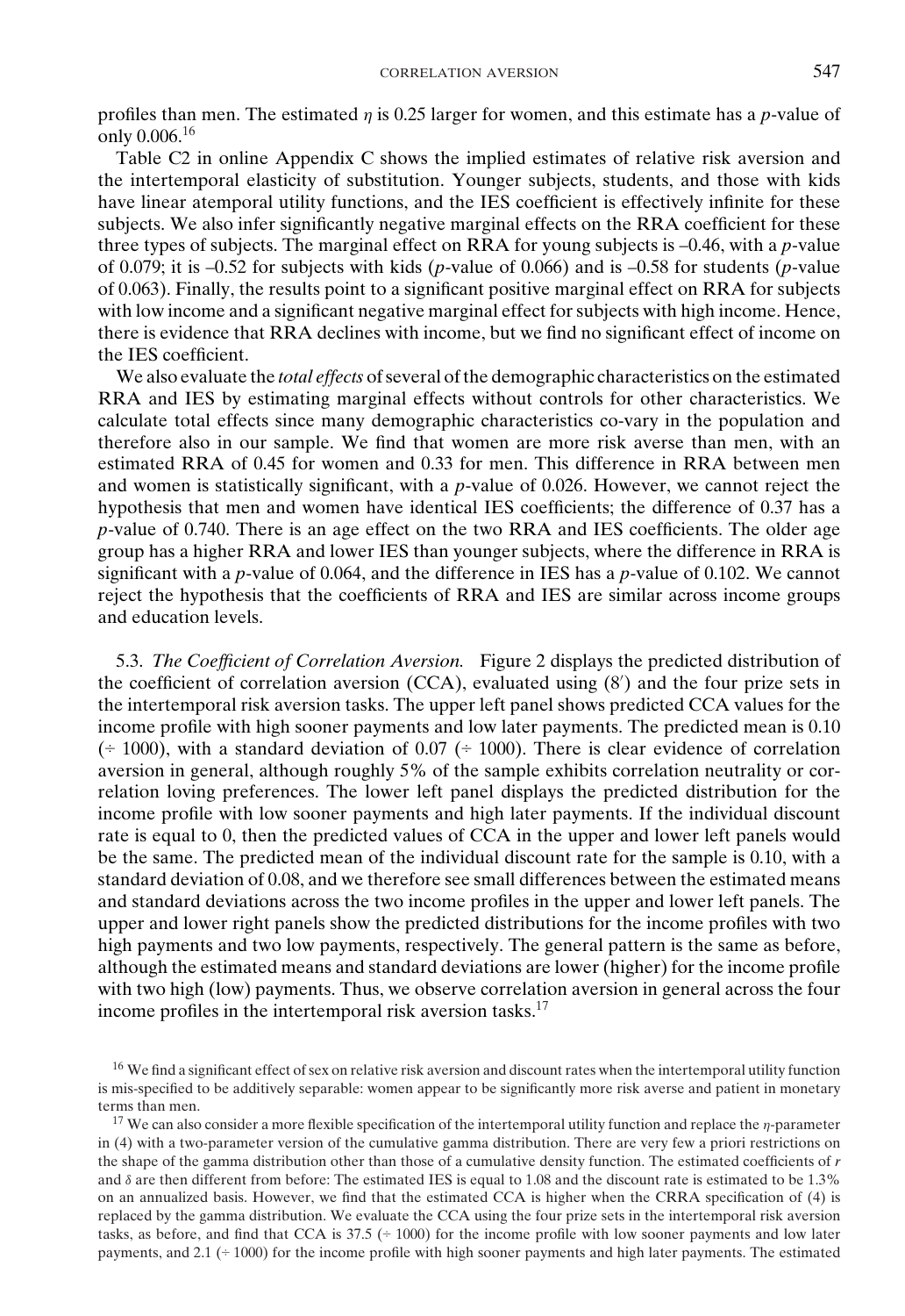

FIGURE 2

DISTRIBUTION OF THE COEFFICIENT OF CORRELATION AVERSION

5.4. *Nonexponential Discounting.* One of the advantages of our approach is that one can consider "modular" changes in the modeling of time preferences and risk preferences. This is desirable given the popularity of alternatives in the modern behavioral and experimental literature, surveyed by Starmer (2000) and Frederick et al. (2002).

Our objective here is to demonstrate that the concept of intertemporal correlation aversion does not depend on the use of the exponential discounting model. To illustrate the generality of the results, we consider the effect of using two popular alternative discounting models.<sup>18</sup> The exponential discounting model may be viewed as assuming a *constant variable utility cost* per time period of delay. The two alternatives we consider are the Quasi-Hyperbolic specification that allows for a *fixed utility cost* as well as a *constant* variable utility cost, and the Weibull specification that allows for a *nonconstant variable* utility cost.

The discount factor for the quasi-hyperbolic (QH) specification is defined as

*DQH* (17a) (*t*) = 1 if *t* = 0,

(17b) 
$$
D^{QH}(t) = \beta/(1+\delta)^t \text{ if } t > 0,
$$

where  $\beta$  < 1 implies quasi-hyperbolic discounting and  $\beta$  = 1 is exponential discounting. The defining characteristic of the QH specification is that the discount factor has a jump discontinuity at  $t = 0$  and is thereafter the same as the exponential specification. The discount rate for the QH specification is the value of  $d^{\text{QH}}$  that solves  $D^{\text{QH}} = 1/(1 + d^{\text{QH}})$ , so it is

(18) 
$$
d^{QH}(t) = 1/[\beta/(1+\delta)^t]^{(1/t)} - 1,
$$

CCA are significantly different from 0, and we continue to observe correlation aversion in general when the gamma function is used.

<sup>18</sup> There are many variants from the exponential model, and most are evaluated by Andersen et al. (2014) using a separable and additive intertemporal utility function.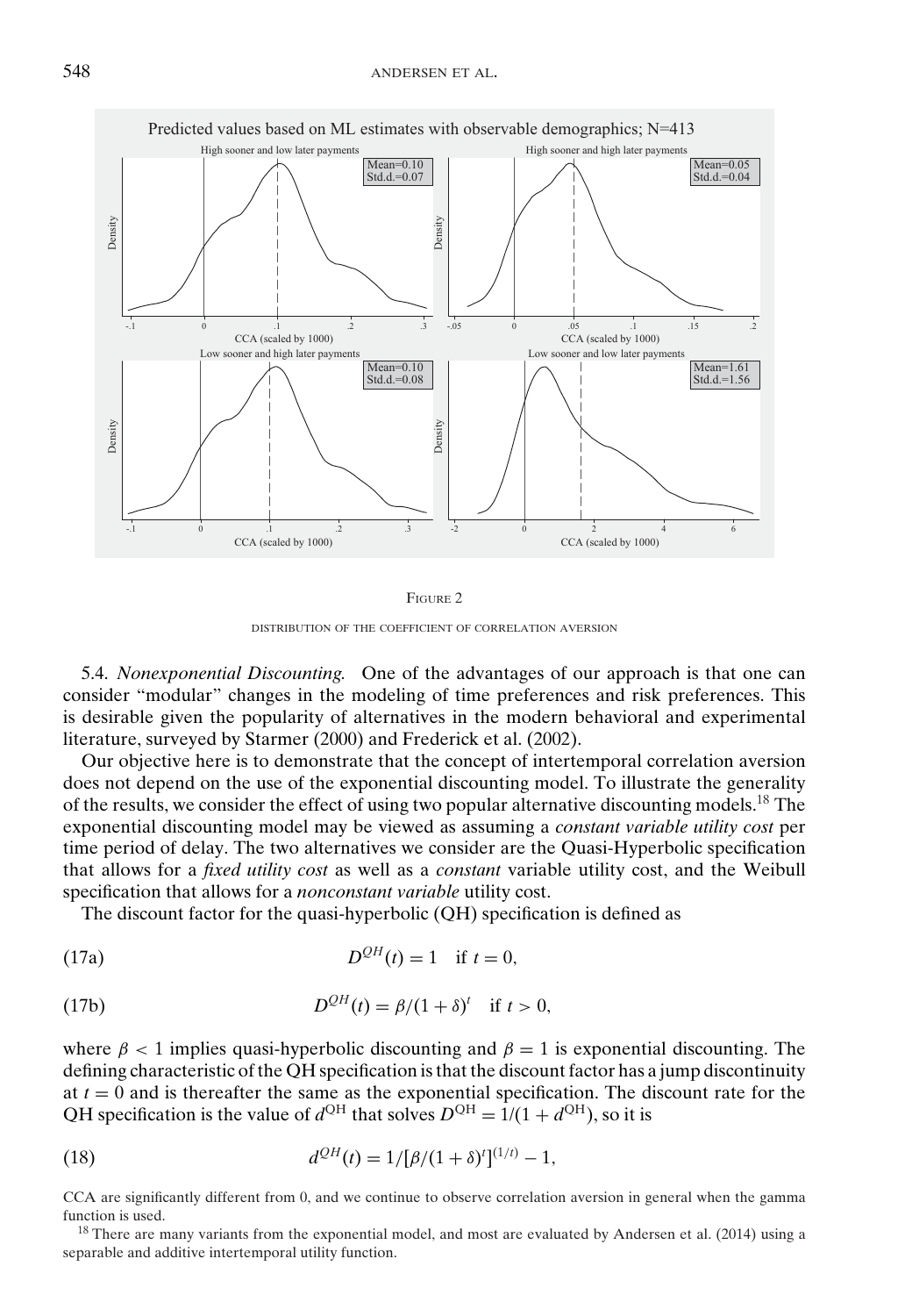for  $t > 0$ . Thus, for  $\beta < 1$  we observe sharply declining discount rates in the very short run, and then discount rates asymptoting toward  $\delta$  as the effect of the initial drop in the discount factor diminishes. The drop in the discount factor caused by  $\beta$  can be viewed as fixed utility cost of discounting anything relative to the present, since it does not vary with the horizon *t* once  $t > 0$ .

The QH model performs poorly in our model with intertemporal risk aversion, in the sense that the coefficient  $\beta$  is not significantly different from 1, which of course is the exponential case.19 We estimate the value to be 1.003, with a 95% confidence interval between 0.989 and 1.018. The estimated values for *r*,  $\delta$ , and  $\eta$  are virtually identical to those shown in Table 1 for the exponential specification, which is of course not surprising if  $\beta \approx 1$ .

The discount factor for the Weibull distribution from statistics<sup>20</sup> is defined as

$$
(19) \t\t\t DW(t) = \exp(-\acute{r}t^{1/\acute{s}})
$$

for  $\acute{r}$  > 0 and  $\acute{s}$  > 0. For  $\acute{s}$  = 1 this collapses to the exponential specification, and hence the parameter *s´* can be viewed as reflecting the "slowing down" or "speeding up" of time as subjectively perceived by the individual. This specification is due to Read (2001, p. 25, equation (16)). The discount rate at time *t* in the Weibull specification is then

(20) 
$$
d^{W}(t) = \exp(f t^{(1-\hat{s})/\hat{s}}) - 1.
$$

Thus one can again see the exponential emerge as a special case when  $\acute{s} = 1$ .

The Weibull model also performs poorly in our data, in the sense that the key parameter *s´* is estimated to be 1.048, with a standard error of 0.141 and a 95% confidence interval between 0.77 and 1.32. This uncertainty in the estimate of *s´* does translate into some uncertainty about discount rates in the short run, but not in an economically significant way. For horizons of 1 week the implied discount rate is 0.137, for 3 months it is 0.121, and for 1 year it is 0.113; the confidence intervals for these estimates are  $-0.013 \leftrightarrow 0.288, 0.069 \leftrightarrow 0.173$ , and  $0.092 \leftrightarrow 0.135$ , respectively. Again, the estimates of  $r$ ,  $\delta$ , and  $\eta$  are virtually identical to those shown in Table 1 for the exponential specification.

One implication of these nonexponential specifications, as noted by Backus et al. (2004, p. 328), is nonstationarity and time inconsistency. We do not want to rule that behavioral possibility out a priori, but others might want to.<sup>21</sup> If so, there exist general restrictions on the intertemporal utility function to ensure stationary preferences and time consistency, even when allowing for correlation aversion (e.g., see Bommier, 2013; Epstein et al., 2014; Bommier et al., 2017).

5.5. *Nonexpected Utility Theory.* Similarly, we can show that the concept of intertemporal correlation aversion does not depend on the use of the EUT model.<sup>22</sup> To concretely illustrate this, we consider the effect of using a popular alternative model due to Quiggin (1982), which

 $22$  There have been extensions of multi-attribute utility theory to a wide range of non-EUT models, such as Fishburn (1984) and Miyamoto and Wakker (1996).

<sup>&</sup>lt;sup>19</sup> The QH model performs poorly with these data even when one assumes intertemporal risk neutrality; see Andersen et al. (2014).

<sup>&</sup>lt;sup>20</sup> Any probability density function  $f(t)$  defined on [0,  $\infty$ ) can form the basis of a discounting function by taking the integral of  $f(t)$  between *t* and  $\infty$ . Indeed, discounting functions are formally identical to the "survivor functions" that labor and health economists routinely estimate in duration models and are also known as "reliability functions" in the applied statistics literature on failure. Hence familiar and flexible families of probability density functions, such as the Gamma or Weibull, can be used to directly define discounting functions. This has the attraction of allowing the analyst to rely on a large literature in statistics on the properties of these functions for different inferential purposes.

 $21$  Indeed, we find it natural to think of there being a (statistical) mixture of data-generating processes at work, particularly in aggregate, representative agent models. One process might be time-consistent and another process might not be, as in Coller et al. (2012). To study such mixtures, one must be able to specify different discounting functions that allow such behavior.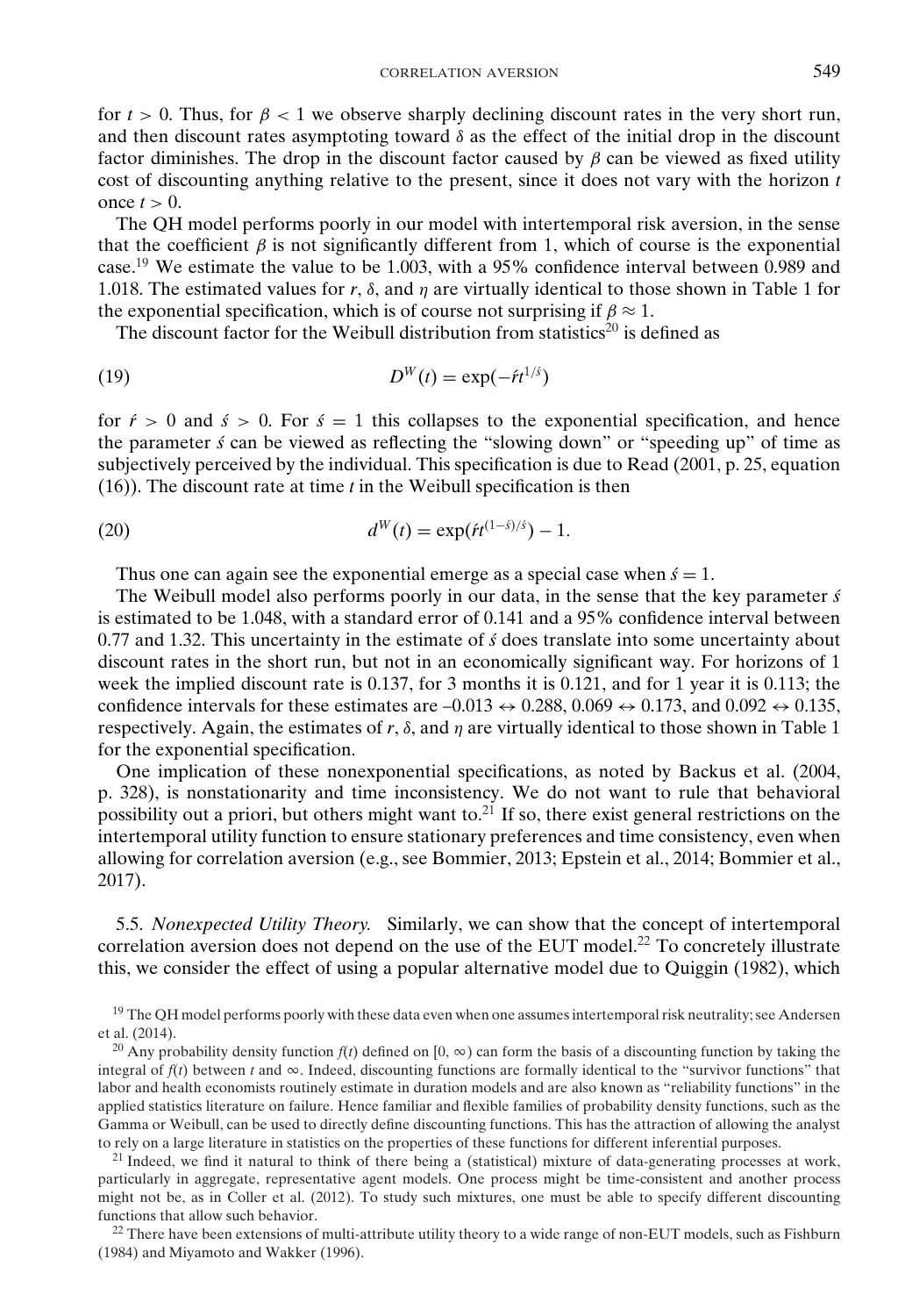relaxes the Independence Axiom (IA). The RDU model posits probability weights based on some continuous function of the objective probabilities and then infers decisions weights from these probability weights. The probability and decision weights depend on the rank of the outcome, in a familiar manner, replacing the usual IA with a Comonotonic IA. If the atemporal expected utility function is

(21) 
$$
EU = [p(z) \times U(z)] + [p(Z) \times U(Z)],
$$

then, if  $Z > z$ , we can rewrite the atemporal expected utility as

(22) 
$$
RDU = [(1 - \omega(p(Z)) \times U(z))] + [\omega(p(Z)) \times U(Z)]
$$

for some probability weighting function  $\omega(p)$ . We use a general functional form proposed by Prelec (1998) that exhibits considerable flexibility:

(23) 
$$
\omega(p) = \exp\{-\zeta(-\ln p)^{\nu}\},
$$

defined for  $0 < p \le 1$ ,  $\zeta > 0$ , and  $v > 0$ .<sup>23</sup> Of course, EUT assumes the identity function  $\omega(p) =$ *p*, which is the case when  $\zeta = v = 1$ .

When the outcome is simply an amount of money, as in our atemporal lottery tasks, there is no complication calculating the rank to apply the RDU model. When the outcome consists of two time-dated amounts of money, as in our temporal lottery tasks, one has to be more careful. The natural quantity to base the rank on is then the present value of the atemporal utilities afforded by the two time-dated amounts of money. To see this explicitly, recall the expression for option A, referred to generically as lottery  $\alpha$  in the definition of correlation aversion:

(10) 
$$
PEU_A = p(L_t, S_{t+\tau}) \times [\xi(L_t, S_{t+\tau})^{(1-\eta)}/(1-\eta)] + p(S_t, L_{t+\tau}) \times [\xi(S_t, L_{t+\tau})^{(1-\eta)}/(1-\eta)].
$$

Since the decision tasks are designed such that  $S_t = S_{t+\tau}$  and  $L_t = L_{t+\tau}$ , we get that  $\xi(L_t, S_{t+\tau}) > \xi(S_t, L_{t+\tau})$  for  $\delta > 0$ , and the rank-dependent utility, with just two outcomes, is

(10') 
$$
PRDU_{A} = \omega(p(X, y) \times [\xi(L_{t}, S_{t+\tau})^{(1-\eta)}/(1-\eta)] + (1-\omega(p(X, y))) \times [\xi(S_{t}, L_{t+\tau})^{(1-\eta)}/(1-\eta)].
$$

A similar construction applies for option B, and one can trivially identify the ranks on an a priori basis.

The estimates show evidence of greater correlation aversion when one allows for RDU preferences rather than EUT risk preferences. Figure 3 shows the estimated "S-shaped" probability weighting function and the decision weights implied for equi-probable reference lotteries (e.g., if there are four prizes each has probability  $\frac{1}{4}$ .<sup>24</sup> The estimated values of  $\zeta$  and  $\nu$  are 1.37 and 2.32, respectively, and one can easily reject the EUT hypothesis that  $\zeta = v = 1$ . There are some slight changes in the other core structural parameters from Table 1: *r* is now estimated to be

<sup>&</sup>lt;sup>23</sup> Many apply the Prelec (1998, Proposition 1, part B) function with constraint  $0 < v < 1$ , which requires that the probability weighting function exhibit subproportionality (so-called "inverse-S" weighting). Contrary to received wisdom, many individuals exhibit estimated probability weighting functions that violate subproportionality, so we use the more general specification from Prelec (1998, Proposition 1, part C), only requiring  $v > 0$ , and let the evidence determine if the estimated  $\nu$  lies in the unit interval. This seemingly minor point makes a major difference in our case: Constraining υ to the unit interval incorrectly leads to evidence of *no* probability weighting for the average adult Dane.

 $24$  In general, when there are more than two outcomes, there is a distinction between the probability weighting function  $\omega(p)$  and the decisions weights  $w(p)$  derived from them. When there are just two prizes, as here, the decision weights for the highest and lowest outcome are  $\omega(p)$  and  $1 - \omega(p)$ .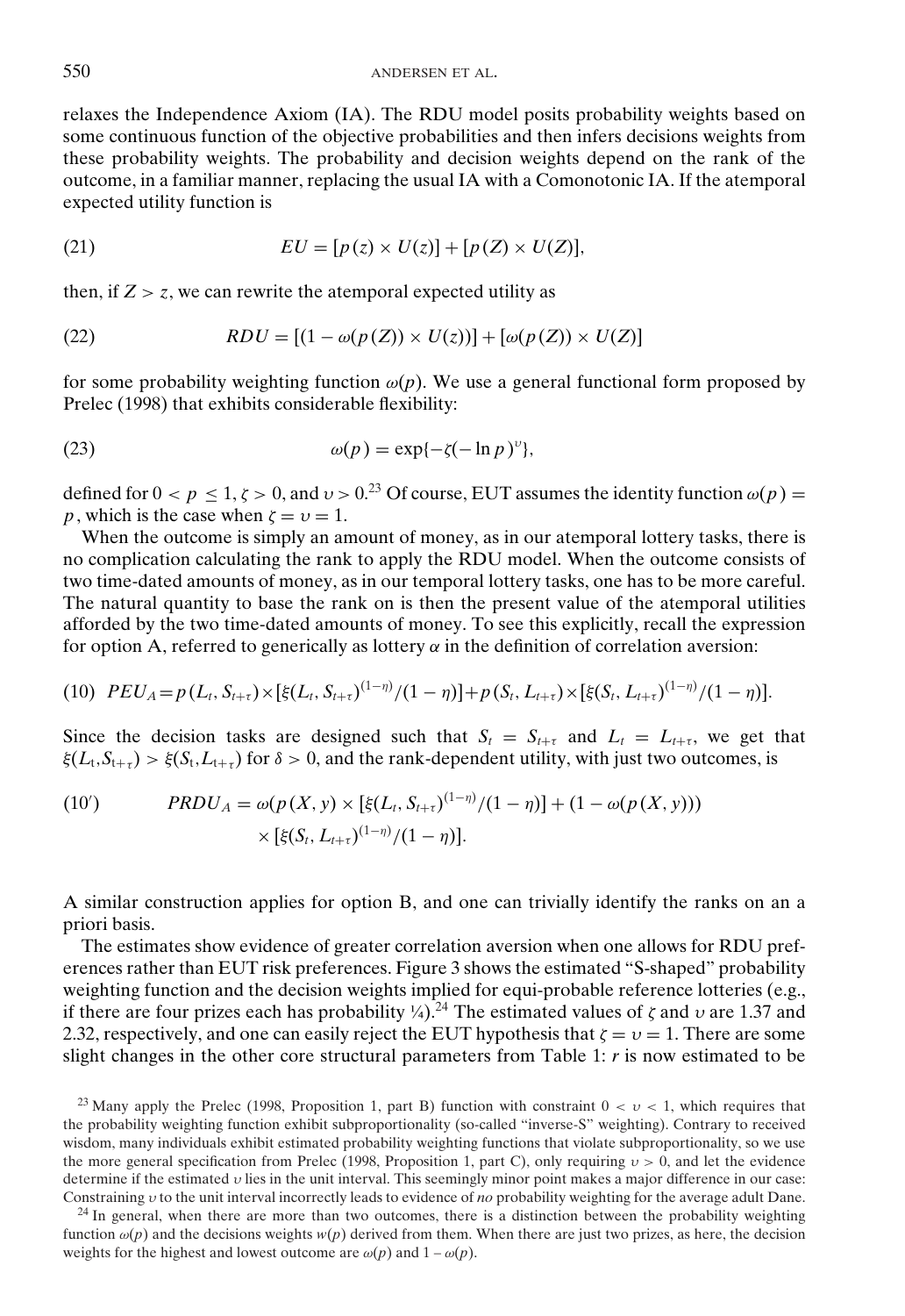

FIGURE 3 PROBABILITY WEIGHTING AND IMPLIED DECISION WEIGHTS

0.46,  $\delta$  is estimated to be 0.093, and  $\eta$  is estimated to be 0.47. Yet, again we have evidence of statistically significant correlation aversion for the average adult Dane.

## 6. CONCLUSIONS

We elicit intertemporal risk attitudes from a representative sample of the adult Danish population using real economic commitments and a theoretical framework derived from wellknown multiattribute theory. The results suggest that intertemporal risk aversion is a better characterization of the average Dane than intertemporal risk neutrality. This result implies that the convenient additive specification of the intertemporal utility function is not an appropriate representation of intertemporal preferences for the general Danish population. We also show that the characterization of intertemporal risk aversion leads to significantly different estimates of risk premia compared to the estimates obtained when one assumes it away. Our findings have important implications for the characterization of intertemporal preferences in life-cycle modeling, labor supply over time, retirement planning, and policy applications with varying time profiles of costs and benefits.

At a methodological level our approach to estimating correlation aversion complements the earliest work of Keeney (1971, 1972, 1973, 1977) and Keeney and Raiffa (1976) on the direct assessment of multi-attribute utility functions. Much of the literature on empirical demand systems in the 1950s and 1960s used utility structures exhibiting separability and additivity to facilitate estimation (Deaton and Muellbauer, 1980, chapters 3, 5), and early work on utility independence was explicitly motivated by the desire to *directly* elicit multi-attribute utility specifications in an efficient manner. Our approach is to *indirectly* elicit those specifications by estimating a latent structure consistent with observed binary choices over carefully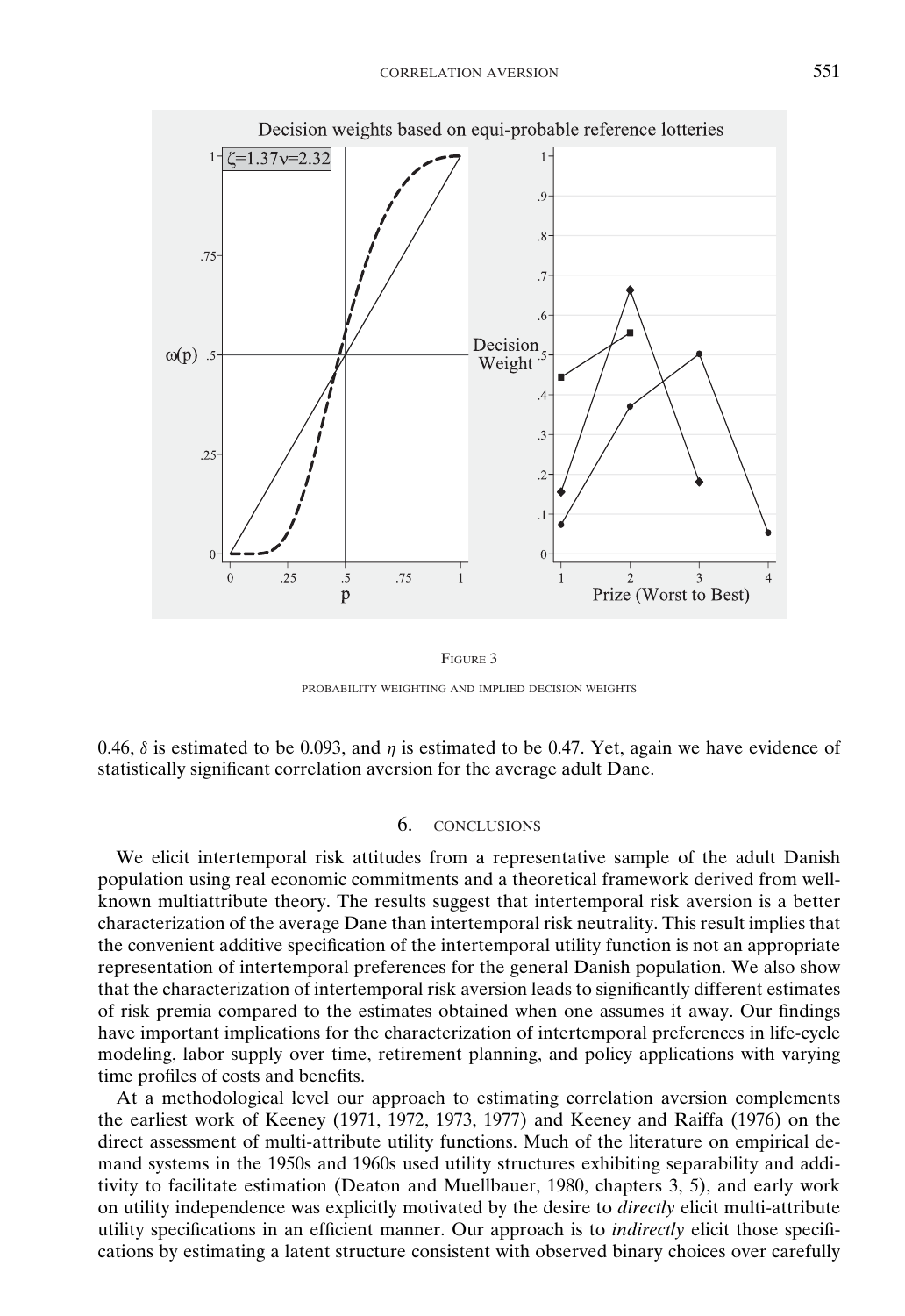

SOURCE: Calco and Dercon (2009, figures 2.1 and 2.2).

#### FIGURE 4

ILLUSTRATIVE AND EMPIRICAL EXAMPLES OF POVERTY SPELLS

selected time-dated lotteries. We still need to attend to the same general issues of identification but in a way that is arguably less demanding of the subject. Moreover, we are free to explore alternative models of time preferences and risk preferences, as demonstrated, whereas direct elicitation requires that one take a stance on those prior to observation of subject behavior.

Finally, the multi-attribute utility structure we employ is general and not a theoretical framework constructed just to address specific anomalies in intertemporal choice behavior. The concept of correlation aversion has much wider applicability than just to evaluating risk attitudes toward income streams over time.

For example, Bommier (2006, 2010, 2013) applies it to the idea that agents know that they have finite lives, but do not know *when* they will die. This is a naturally occurring and pervasive time-dated risk, and concepts of correlation aversion then have sharp implications for the characterization of discounting, portfolio choice, and life-cycle behavior. One could easily imagine extensions of this application to consider risk management choices in the form of investments in health or location to improve one's chances of living longer, or extensions to consider another attribute, the quality of life, as well as longevity per se.

In terms of atemporal correlation aversion, Keeney (1977) and Keeney and Raiffa (1976) document a wide range of policy applications in which these concepts naturally apply. For example, Gangadharan et al. (2015) consider donor preferences over aid to developing countries that is reasonably expected to have risky outcomes over multiple attributes, in their case access to water to meet basic needs on the one hand and the improvement of sanitation outcomes on the other hand. They find that private donors exhibit correlation *aversion* over these attributes when making donation decisions, in contrast to aid agencies, which tend to promote the complementarity of different attributes of aid of this kind that would be better suited to donors that were correlation *loving*. Thus the concept of correlation aversion would help in the design of better matches between philanthropic donors and aid providers.

As a final, normative example, consider the issue of evaluating the welfare cost of "poverty spells," defined as transient dips below the (absolute or relative) poverty line. Figure 4, extracted from Calvo and Dercon (2009), illustrates with different temporal patterns of consumption, with *z* denoting a poverty line. Consider the left four hypothetical scenarios and take scenario 4(a) as the benchmark. By comparison, do we say that period-long poverty is less in scenario 4(b) just because the periods of "compensation" provide more consumption than scenario 4(a)? If so, how are we to evaluate how much compensation of this kind would offset the episodic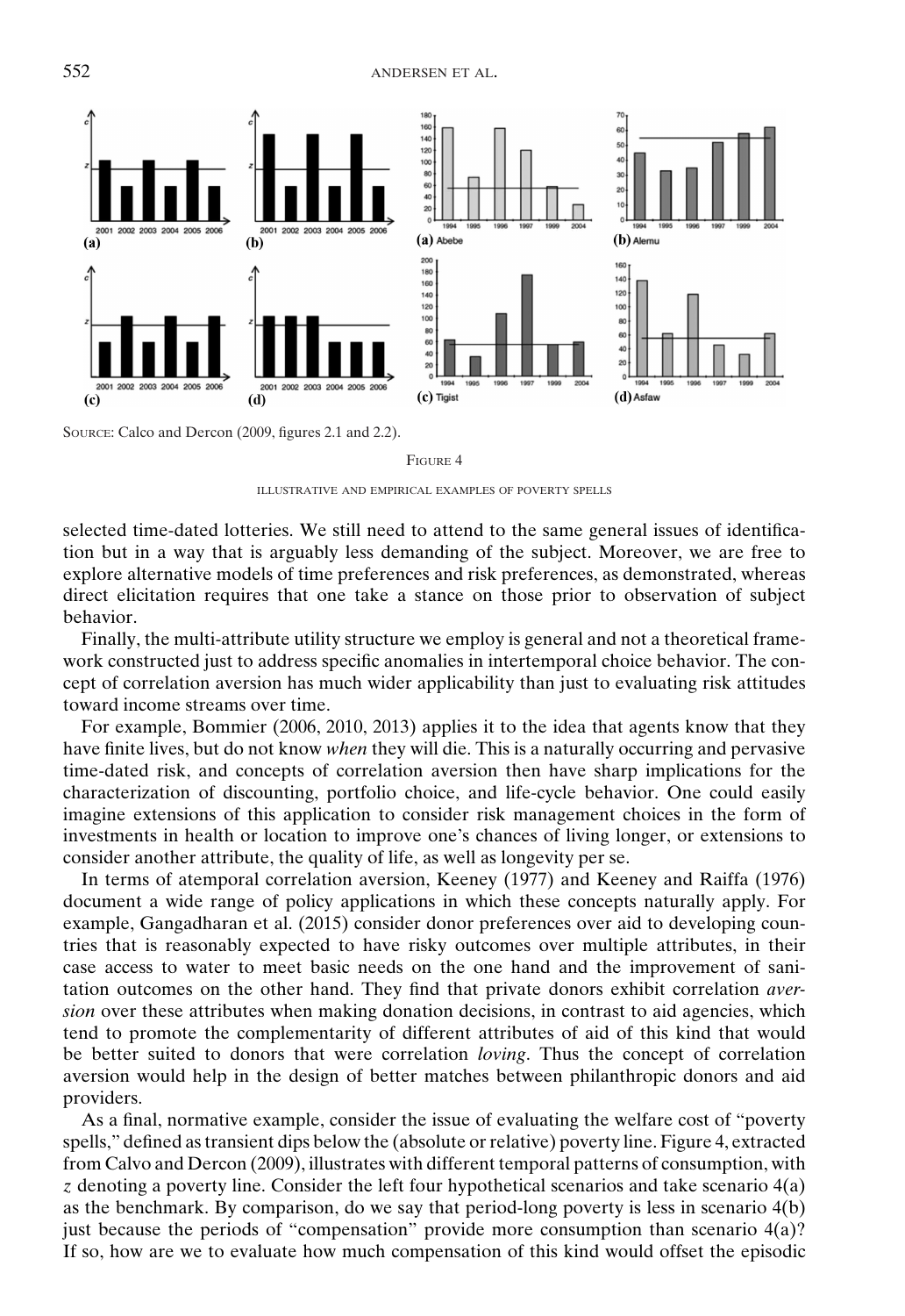poverty? Is scenario 4(c) worse than 4(a) because the poverty spells arise sooner in time? Similarly is scenario  $4(d)$  better than  $4(a)$  since the poverty spells occur later in time, or is that offset by them being contiguous? And what if these four scenarios are equally likely at the outset and the specific levels of consumption within each year also random around these means? The right four scenarios are taken from field data for specific rural households in different locations in Ethiopia, showing that there can be considerable variety in poverty spells. Whether we are using the risk and time preferences of the households to evaluate these alternatives or some social welfare function reflecting the preferences of donors or governments, rigorous evaluation of these poverty spells requires a general structure that allows correlation aversion and that is flexible enough to accommodate a wide range of models of risk and time preferences.

## **SUPPORTING INFORMATION**

Additional Supporting Information may be found in the online version of this article at the publisher's website:

Online Appendix

#### **REFERENCES**

ABDELLAOUI, M., E. DECIDUE, AND A. ÖNCÜLER, "Risk Preferences at Different Time Periods: An Experimental Investigation," *Management Science* 57 (2011), 975–87.

ANDERSEN, S., G. W. HARRISON, M. I. LAU, AND E. E. RUTSTRÖM, "Eliciting Risk and Time Preferences," *Econometrica* 76 (2008a), 583–619.

-, -----, AND -----, "Lost in State Space: Are Preferences Stable?" *International Economic Review* 49 (2008b), 1091–1112.

———, ———, ———, AND ———, "Discounting Behavior and the Magnitude Effect," *Economica* 80 (2013), 670–97.

———, ———, ———, AND ———, "Discounting Behavior: A Reconsideration," *European Economic Review* 71 (2014), 15–33.

BACKUS, D. K., B. R. ROUTLEDGE, AND S. E. ZIN, "Exotic Preferences for Macroeconomists," *NBER Macroeconomics Annual* 19 (2004), 319–90.

BAUCELLS, M., AND F. H. HEUKAMP, "Common Ratio Using Delay," *Theory & Decision* 68 (2010), 149–58.

BECKER, G. M., M. H. DEGROOT, AND J. MARSCHAK, "Measuring Utility by a Single-Response Sequential Method," *Behavioral Science* 9 (1964), 226–32.

BOMMIER, A., "Risk Aversion, Intertemporal Elasticity of Substitution and Correlation Aversion," Working Paper, CNRS-GREMAQ, University of Toulouse, 2005. Available at http://doi.org/10.3929/ethza-010574890.

———, "Uncertain Lifetime and Intertemporal Choice: Risk Aversion as a Rationale for Time Discounting," *International Economic Review* 47 (2006), 1223–46.

———, "Risk Aversion, Intertemporal Elasticity of Substitution and Correlation Aversion," *Economics Bulletin* 4 (2007), 1–8.

———, "Portfolio Choice under Uncertain Lifetime," *Journal of Public Economic Theory* 12 (2010), 57–73.

———, "Life-Cycle Preferences Revisited," *Journal of the European Economic Association* 11 (2013), 1290–319.

BOMMIER, A., AND J. ROCHET, "Risk Aversion and Planning Horizons," *Journal of the European Economic Association* 4 (2006), 708–34.

BOMMIER, A., A. KOCHOV, AND F. LE GRAND, "On Monotone Recursive Preferences," *Econometrica* 85 (2017), 1433–66.

- CALVO, C., AND S. DERCON, "Chronic Poverty and All That," in T. Addison, D. Hulm and R. Kanbur, eds., *Poverty Dynamics: Interdisciplinary Perspectives* (Oxford: Oxford University Press, 2009).
- COBLE, K. H., AND J. L. LUSK, "At the Nexus of Risk and Time Preferences: An Experimental Investigation," *Journal of Risk and Uncertainty* 41 (2010), 67–79.
- COLLER, M., G. W. HARRISON, AND E. E. RUTSTRÖM, "Latent Process Heterogeneity in Discounting Behavior," *Oxford Economic Papers* 64 (2012), 375–91.
	- ———, AND M. B. WILLIAMS, "Eliciting Individual Discount Rates," *Experimental Economics* 2 (1999), 107–27.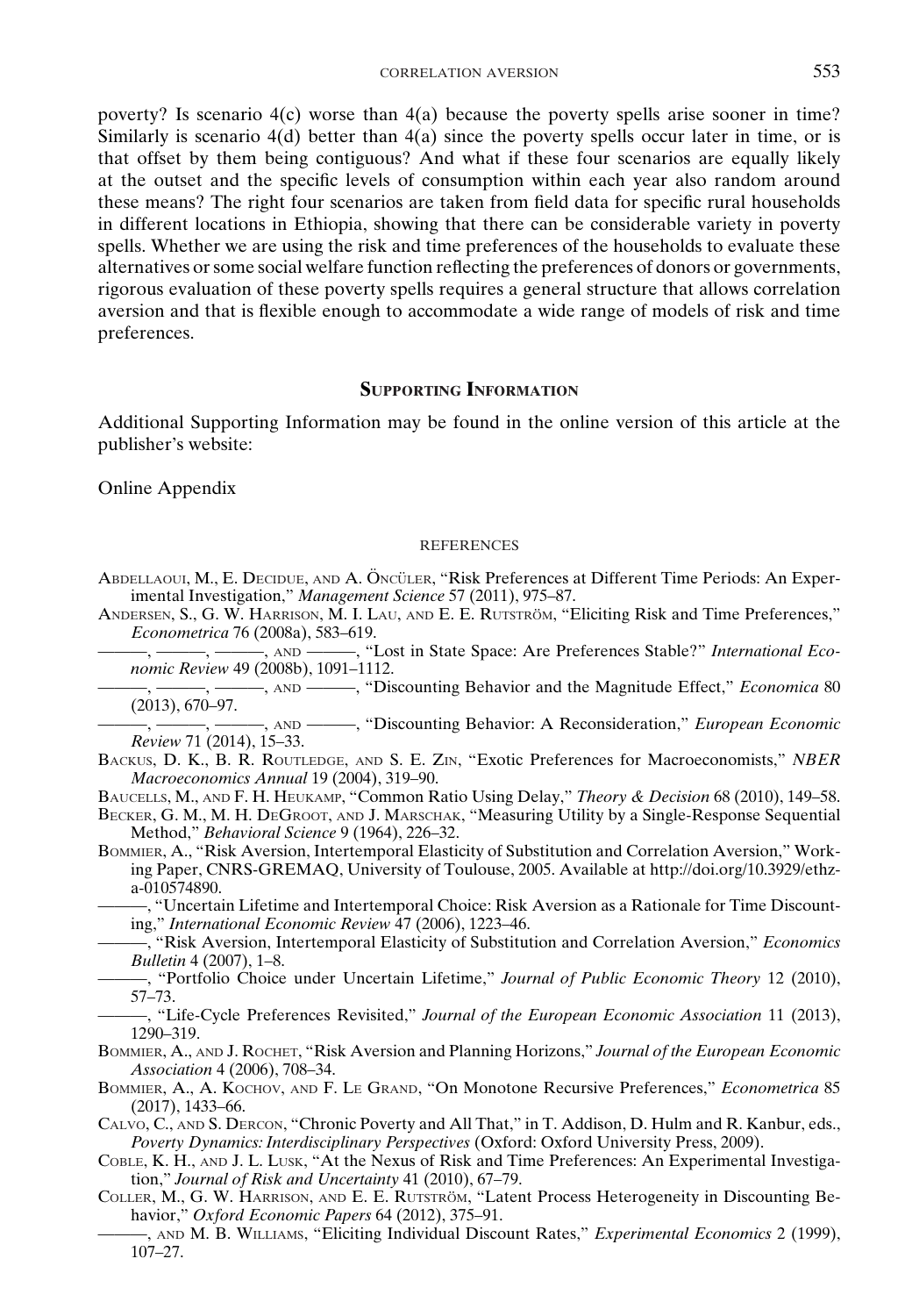- DEATON, A., AND J. MUELLBAUER, *Economics and Consumer Behavior* (Cambridge: Cambridge University Press, 1980).
- DELQUIE, P., AND M. LUO, "A Simple Trade-off Condition for Additive Multiattribute Utility," *Journal of Multi-Criteria Decision Analysis* 6 (1997), 248–52.
- DENUIT, M., L. EECKHOUDT, AND B. REY, "Some Consequences of Correlation Aversion in Decision Science," *Annals of Operations Research* 176 (2010), 259–69.
- DORFLEITNER, G., AND M. KRAPP, "On Multiatttributive Risk Aversion: Some Clarifying Results," *Review of Managerial Science* 1 (2007), 47–63.
- DUNCAN, G. T., "A Matrix Measure of Multivariate Local Risk Aversion," *Econometrica* 45 (1977), 895– 903.
- EECKHOUDT, L., B. REY, AND H. SCHLESINGER, "A Good Sign for Multivariate Risk Taking," *Management Science* 53 (2007), 117–24.
- EPSTEIN, L. G., "Stationary Cardinal Utility and Optimal Growth Under Uncertainty," *Journal of Economic Theory* 31 (1983), 133–52.

———, AND S. M. TANNY, "Increasing Generalized Correlation: A Definition and Some Economic Consequences," *Canadian Journal of Economics* 13 (1980), 16–34.

———, AND S. E. ZIN, "Substitution, Risk Aversion, and the Temporal Behavior of Consumption and Asset Returns: A Theoretical Framework," *Econometrica* 57 (1989), 937–69.

———, E. FARHI, AND T. STRZALECKI, "How Much Would You Pay to Resolve Long-Run Risk?" *American Economic Review* 104 (2014), 2680–97.

FARMER, R., "RINCE Preferences," *Quarterly Journal of Economics* 105 (1990), 43–60.

FISHBURN, P. C., "Independence in Utility Theory with Whole Product Sets," *Operations Research* 13 (1965), 28-45.

———, "Multiattribute Nonlinear Utility Theory," *Management Science* 30 (1984), 1301–10.

- FREDERICK, S., G. LOEWENSTEIN, AND T. O'DONOGHUE, "Time Discounting and Time Preference: A Critical Review," *Journal of Economic Literature* 40 (2002), 351–401.
- GANGADHARAN, L., G. W. HARRISON, AND A. LEROUX, "Preferences over Risky Aid," Working Paper 2015- 12, Center for Economic Analysis of Risk, Robinson College of Business, Georgia State University, 2015.
- HALL, R. E., "Intertemporal Substitution in Consumption," *Journal of Political Economy* 96 (1988), 339– 57.
- HANSEN, L. P., AND K. J. SINGLETON, "Stochastic Consumption, Risk Aversion, and the Temporal Behavior of Asset Returns," *Journal of Political Economy* 91 (1983), 249–65.
- HARRISON, G. W., M. I. LAU, AND M. B. WILLIAMS, "Estimating Individual Discount Rates for Denmark: A Field Experiment," *American Economic Review* 92 (2002), 1606–17.
- HARVEY, C. M., "Multiattribute Risk Linearity," *Management Science* 39 (1993), 389–94.
- KARNI, E., "On Multivariate Risk Aversion," *Econometrica* 47 (1979), 1391–1401.
- KEENEY, R. L., "Utility Independence and Preferences for Multiattribute Consequences," *Operations Research* 19 (1971), 875–93.
- ———, "Utility Functions for Multiattributed Consequences," *Management Science* 18 (1972), 276–87.
	- ———, "Risk Independence and Multiattributed Utility Functions," *Econometrica* 41 (1973), 27–34.
- ———, "The Art of Assessing Multiattribute Utility Functions," *Organizational Behavior and Human Performance* 19 (1977), 267–310.

———, AND H. RAIFFA, *Decisions with Multiple Objectives: Preferences and Value Tradeoffs* (New York: Wiley, 1976).

- KIHLSTROM, R. E., AND L. J. MIRMAN, "Risk Aversion with Many Commodities," *Journal of Economic Theory* 8 (1974), 361–88.
- MIYAMOTO, J. M., AND P. WAKKER, "Multiattribute Utility Theory Without Expected Utility Foundations," *Operations Research* 44 (1996), 313–26.
- NOUSSAIR, C., AND P. WU, "Risk Tolerance in the Present and the Future: An Experimental Study," *Managerial and Decision Economics* 27 (2006), 401–12.

PAYNE, J. W., D. J. LAUGHHUNN, AND R. CRUM, "Multiattribute Risky Choice Behavior: the Editing of Complex Prospects," *Management Science* 30 (1984), 1350–61.

- PLISKIN, J. S., D. S. SHEPARD, AND M. C. WEINSTEIN, "Utility Functions for Life Years and Health Status," *Operations Research* 28 (1980), 206–24.
- POLLACK, R. A., "Additive Von Neumann-Morgenstern Utility Functions," *Econometrica* 35 (1967), 485– 94.
- PRELEC, D., "The Probability Weighting Function," *Econometrica* 66 (1998), 497–527.
- QUIGGIN, J., "A Theory of Anticipated Utility," *Journal of Economic Behavior & Organization* 3 (1982), 323–43.
- READ, D., "Is Time-Discounting Hyperbolic or Subadditive?" *Journal of Risk and Uncertainty* 23 (2001), 5–32.